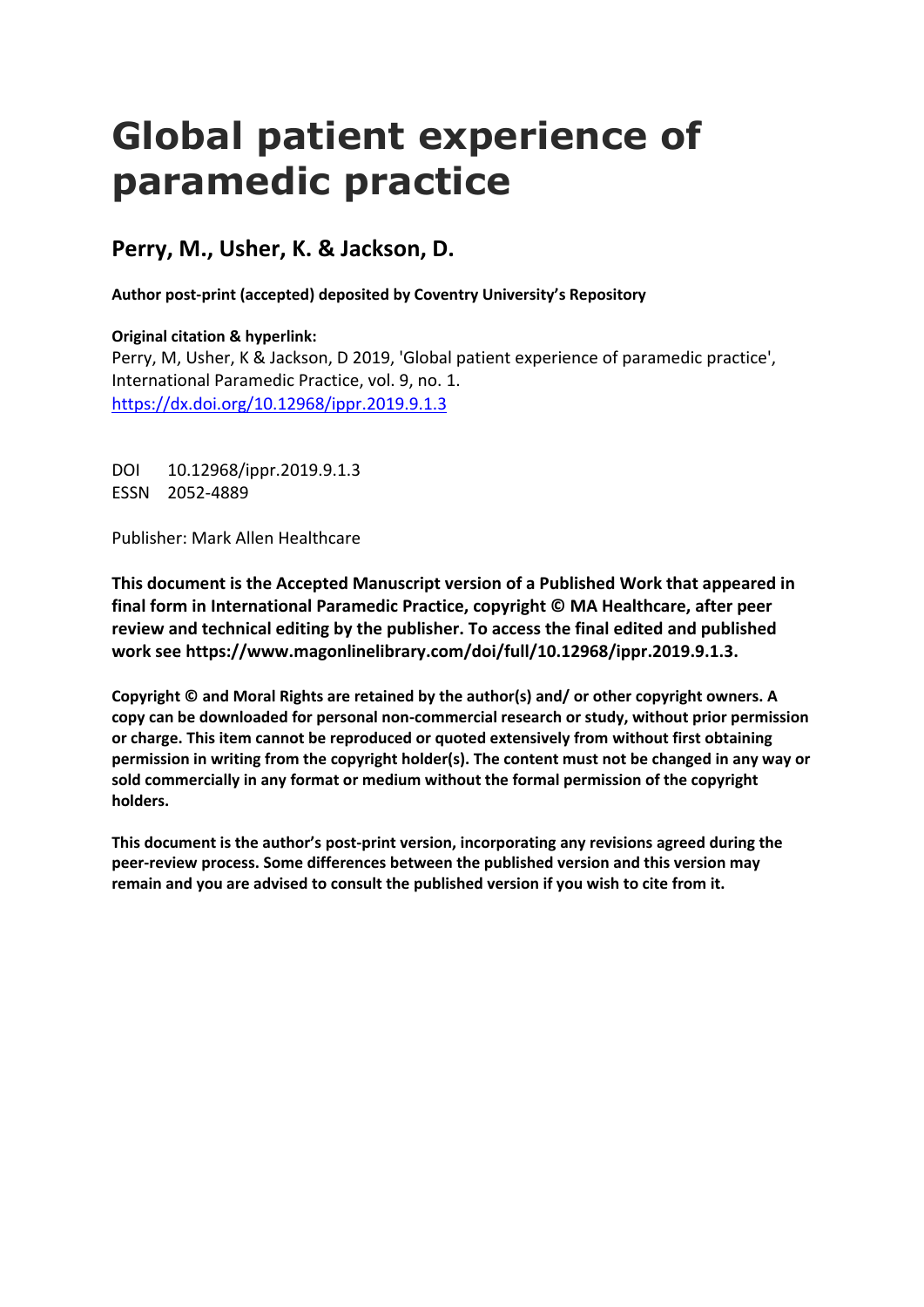Global patient experience of paramedic practice: A Literature Review

### *Introduction*

Paramedic practice globally transects across primary, secondary and sometimes tertiary healthcare (**[Crilly et al, 2015](https://www.magonlinelibrary.com/doi/full/10.12968/ippr.2019.9.1.3#B4)**). Although no globally accepted role accurately defines what or who a paramedic is, this role has established itself in most developed healthcare systems (particularly in the UK, commonwealth countries and parts of the US) (**[Tippett et al, 2008](https://www.magonlinelibrary.com/doi/full/10.12968/ippr.2019.9.1.3#B27)**). Developing this role to recognise and respond to the needs of patients requires a deep understanding of what patients experience when being attended to by a paramedic.

The purpose of this systematic approach, undertaken using the Preferred Reporting Items for Systematic Reviews and Meta-Analyses (PRISMA) guidelines (**[Moher et al, 2009](https://www.magonlinelibrary.com/doi/full/10.12968/ippr.2019.9.1.3#B15)**) and Critical Appraisal Skills Programme (CASP) tools (**[CASP, 2017](https://www.magonlinelibrary.com/doi/full/10.12968/ippr.2019.9.1.3#B3)**), is to present current evidence related to the patient experience of paramedic care. This review was conducted with literature sourced globally but limited to English language papers.

Patient experience is increasingly becoming an important measure of clinical excellence (**[Needham, 2012](https://www.magonlinelibrary.com/doi/full/10.12968/ippr.2019.9.1.3#B16)**; **[Doyle et al, 2013](https://www.magonlinelibrary.com/doi/full/10.12968/ippr.2019.9.1.3#B6)**). In the UK, **[Darzi \(2008\)](https://www.magonlinelibrary.com/doi/full/10.12968/ippr.2019.9.1.3#B5)** defined the understanding of patient experience as one of the four pillars of high-quality care and **[Francis \(2013\)](https://www.magonlinelibrary.com/doi/full/10.12968/ippr.2019.9.1.3#B7)** identified that when we fail to learn from it, there are serious consequences related to patient safety. Despite this, a good understanding of patient experience can remain elusive.

This elusiveness may result from the difficulty experienced by those researching the issues in defining what is meant by the term 'patient experience'. The Beryl Institute, supported by the work of **[Wolf et al \(2014\)](https://www.magonlinelibrary.com/doi/full/10.12968/ippr.2019.9.1.3#B28)**, provided a definition of patient experience as: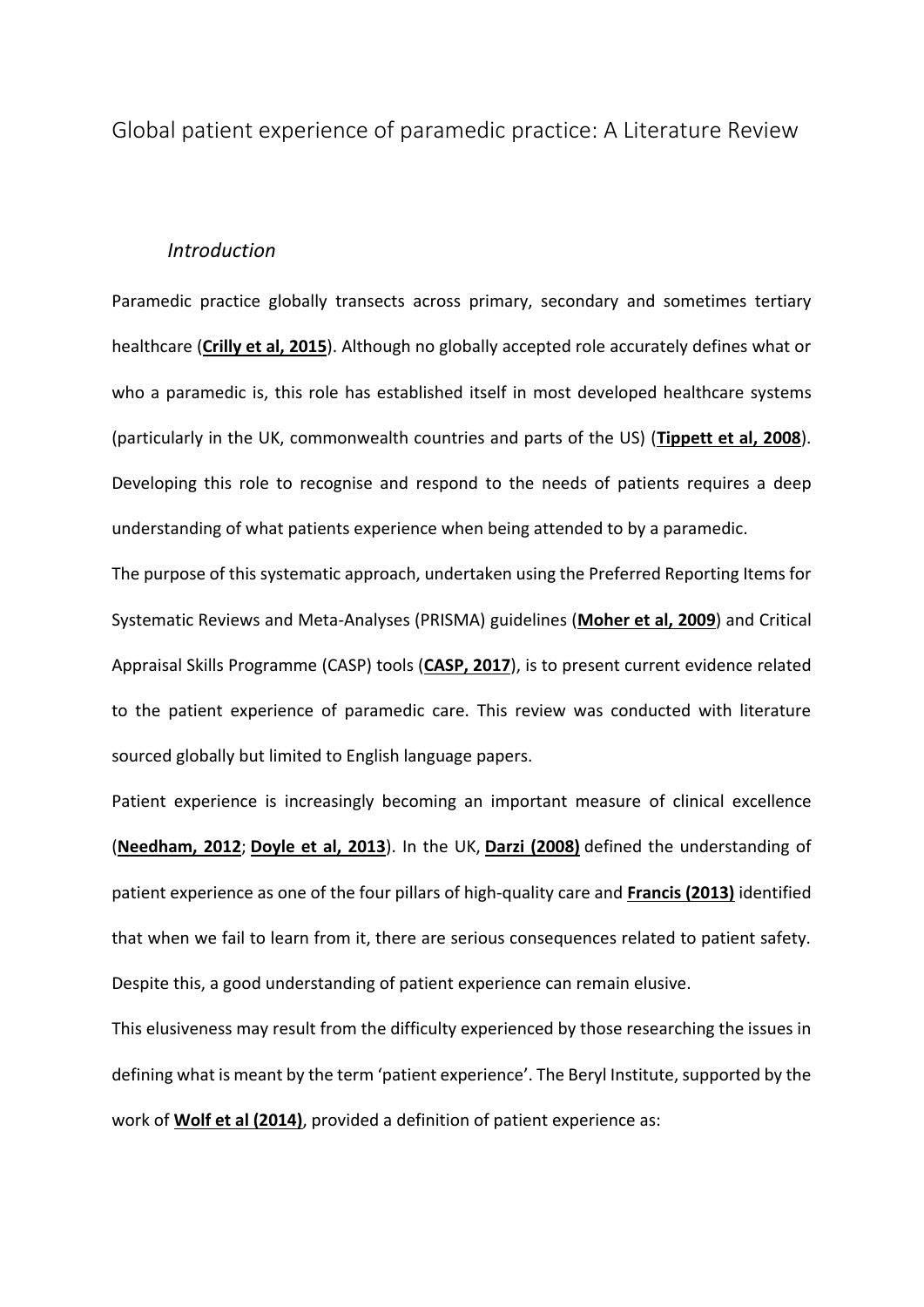'The sum of all interactions, shaped by an organization's culture, that influence patient perceptions across the continuum of care.'

#### *([The Beryl Institute, 2019](https://www.magonlinelibrary.com/doi/full/10.12968/ippr.2019.9.1.3#B26))*

This definition suggests that contextualising the experience of patients within the care culture is not an additional part of the experience, but key to it. Building on this definition, **[Needham](https://www.magonlinelibrary.com/doi/full/10.12968/ippr.2019.9.1.3#B16)  [\(2012\)](https://www.magonlinelibrary.com/doi/full/10.12968/ippr.2019.9.1.3#B16)** discussed the need for a deeper understanding of experience than that offered by measuring satisfaction alone. **[Shale \(2013\)](https://www.magonlinelibrary.com/doi/full/10.12968/ippr.2019.9.1.3#B23)** subsequently offers an understanding of the concept of patient experience that encompasses three distinct but intersecting domains, which can be summarised as:

The physiological, which considers the medical needs of patients

The 'customer service' aspect of care (seemingly interpreted as satisfaction)

The lived experience of patients.

This definition enables an understanding of experience that encompasses all aspects; yet which can be separated into component parts.

In seeking to understand the current literature surrounding the experience of patients of paramedics in the emergency setting, this review has focused on the definition by **[Shale](https://www.magonlinelibrary.com/doi/full/10.12968/ippr.2019.9.1.3#B23)  [\(2013\)](https://www.magonlinelibrary.com/doi/full/10.12968/ippr.2019.9.1.3#B23)**. This allowed for an exploration of the three intersecting domains which, when integrated, may reveal a deeper understanding of patient experience.

## *What is the paramedic?*

Despite the roles played by paramedics in healthcare systems globally, there is limited research into patients' experience during paramedic interventions. One reason may be the absence of a common global understanding or definition of the paramedic role. For the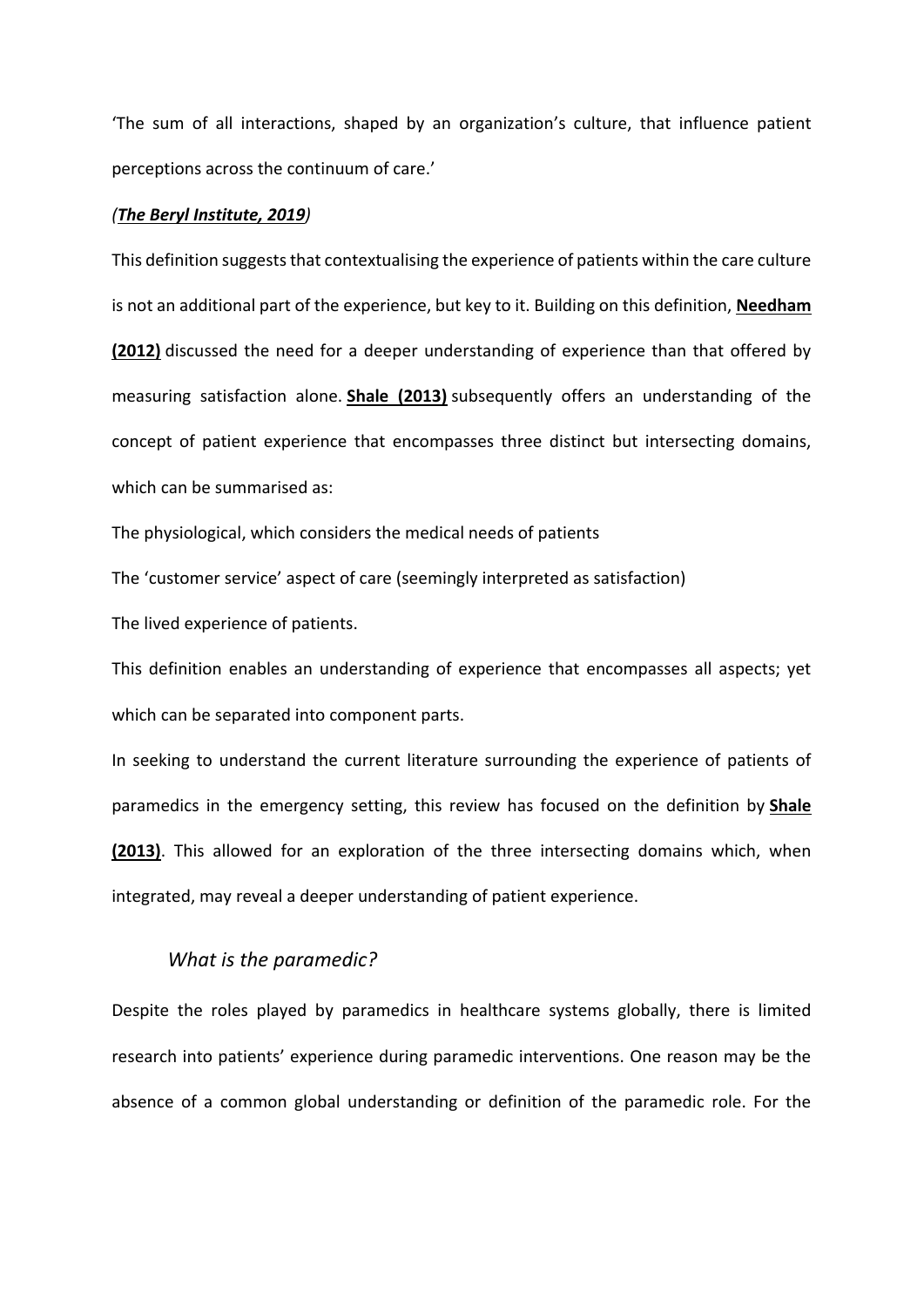purpose of this study, a paramedic is assumed to be an allied health practitioner in the prehospital environment.

Describing paramedics as allied health practitioners differentiates them from nurses or doctors in the prehospital setting, and allows for different registration or recognition of the profession across different countries. Commonly, the paramedic role occurs within an ambulance service and as part of a government-mandated healthcare system. The exact nature and tasks of the paramedic role, education, registration and, often professional status, differs between healthcare systems, leading to the difficulty in providing a single definition for paramedic practice.

# *How is patient experience examined?*

Irrespective of the global differences in the paramedic role, however, many governments set benchmarks for ambulance responses, which represent community expectations (**[Swain et](https://www.magonlinelibrary.com/doi/full/10.12968/ippr.2019.9.1.3#B25)  [al, 2012](https://www.magonlinelibrary.com/doi/full/10.12968/ippr.2019.9.1.3#B25)**). These performance-indicating data generally lack a specific focus on the patients' own experience of treatment, and few academic studies have attempted to describe the ambulance experience from the point of view of the patient in their own words (**[Rantala et](https://www.magonlinelibrary.com/doi/full/10.12968/ippr.2019.9.1.3#B20)  [al, 2016](https://www.magonlinelibrary.com/doi/full/10.12968/ippr.2019.9.1.3#B20)**). The resultant paucity of literature regarding experience leaves a potential gap in our understanding of what it means to be a patient during a paramedic intervention.

Where ambulance services globally examine patient experience, most, if not all, do so using largely quantitative satisfaction surveys with seemingly little focus on the definition of the concept they are attempting to describe. Without the use of a definition as a framework for investigating, our knowledge of patient experience may be limited.

The use of satisfaction surveys may risk masking the totality of patient experience within the quantity of data (**[Russell, 2013](https://www.magonlinelibrary.com/doi/full/10.12968/ippr.2019.9.1.3#B22)**); their widespread use however does allow for comparison of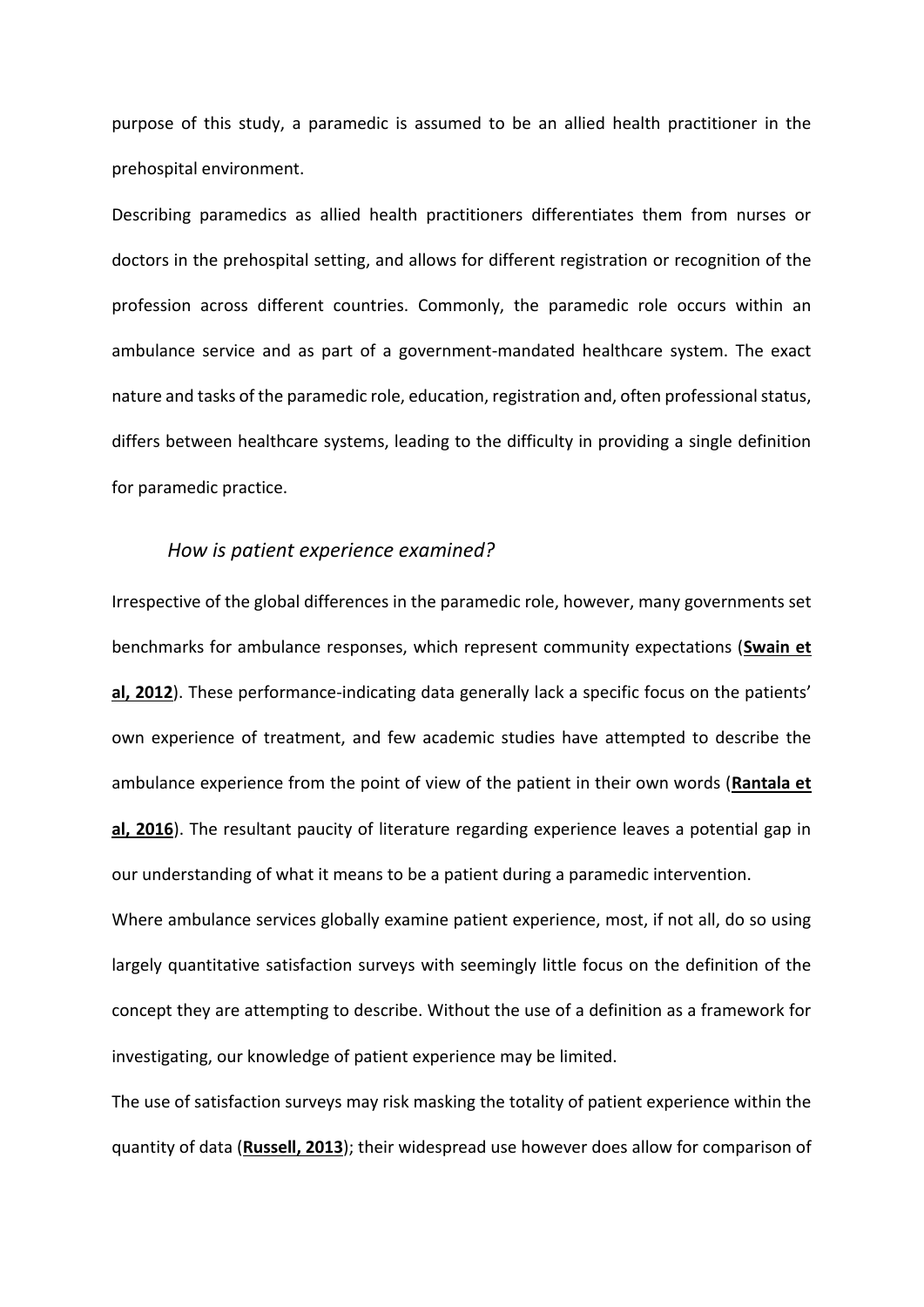data between studies. There is therefore some validity in using this approach. However, understanding patient experience only in terms of a satisfaction measure potentially leads to a lack of depth of understanding of the episode of care from the patient's perspective and silences their voice.

This systematic review aims to present the state of current knowledge of what patients experience when being treated by a paramedic. This review uses a global understanding of the paramedic role as an allied health prehospital care provider and the holistic definition of patient experience provided by **[Shale \(2013\)](https://www.magonlinelibrary.com/doi/full/10.12968/ippr.2019.9.1.3#B23)** as a framework in order to avoid some of the issues with the current literature as discussed.

## *Systematic review methodology*

A systematic search was conducted of the available research literature regarding the patient experience during a paramedic intervention. The literature reviewed had a publication date of no earlier than 2006 (10 years prior to the commencement of the literature search). The methodology consisted of a style of review described by [Grant and Booth \(2009\)](https://www.magonlinelibrary.com/doi/full/10.12968/ippr.2019.9.1.3#B8) as a 'state of the art' review. This style of systematic review seeks to identify quantity and quality of the available literature and aims to establish the need (or otherwise) for further primary research (**[Grant and Booth, 2009](https://www.magonlinelibrary.com/doi/full/10.12968/ippr.2019.9.1.3#B8)**). To ensure consideration of contemporary issues, the review focused on studies conducted within the last 10 years (dated from the start of the search).

# *Methods*

This literature review followed the PRISMA guidelines (**[Moher et al, 2009](https://www.magonlinelibrary.com/doi/full/10.12968/ippr.2019.9.1.3#B15)**) as described below and detailed in *[Figure 1](https://www.magonlinelibrary.com/doi/full/10.12968/ippr.2019.9.1.3#F1)*. Starting in November 2016 and continuing until January 2018, a literature search of articles published in peer-reviewed journals since 2006 was undertaken. The question asked of the literature in this review was: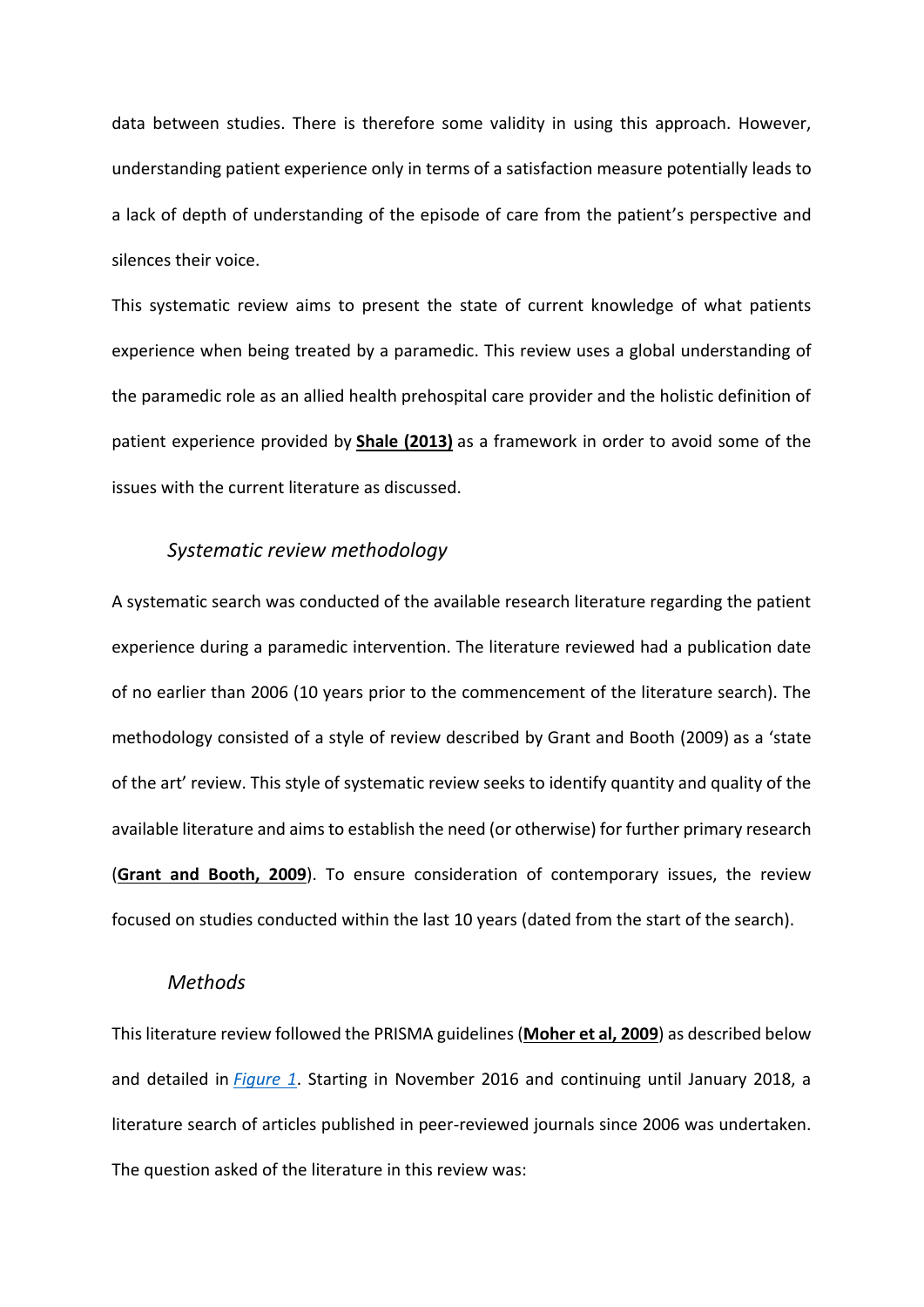'What do patients experience during an intervention by a paramedic?'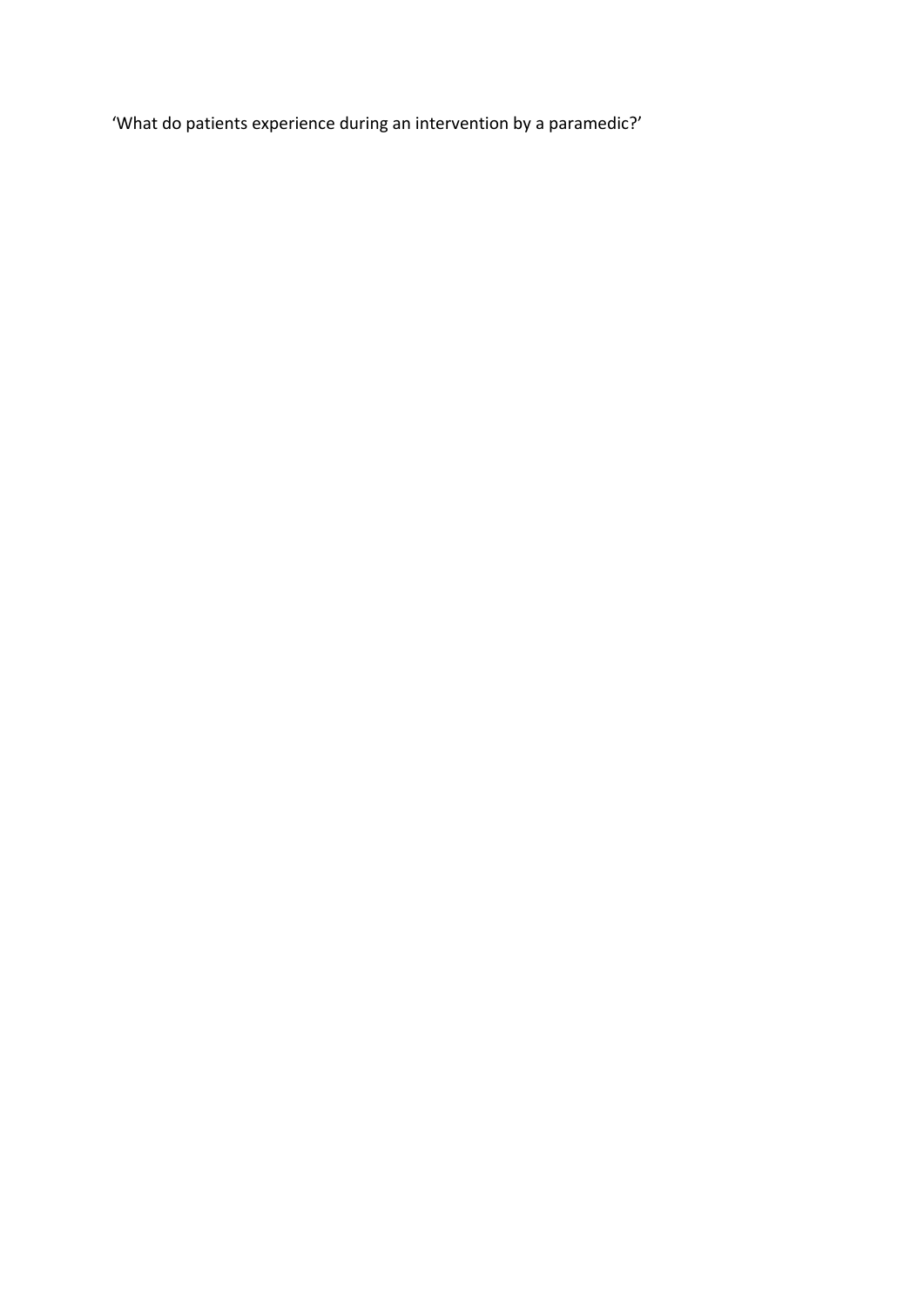



From: Moher D, Liberati A, Tetzlaff J, Altman DG, The PRISMA Group (2009). Preferred Reporting Items for Systematic Reviews and Meta-<br>Analyses: The PRISMA Statement. PLoS Med 6(7): e1000097. doi:10.1371/journal.pmed1000097

This question was further expanded into the search strategy. *[Table 1](https://www.magonlinelibrary.com/doi/full/10.12968/ippr.2019.9.1.3#T1)* outlines the development of the question used to establish the search strategy.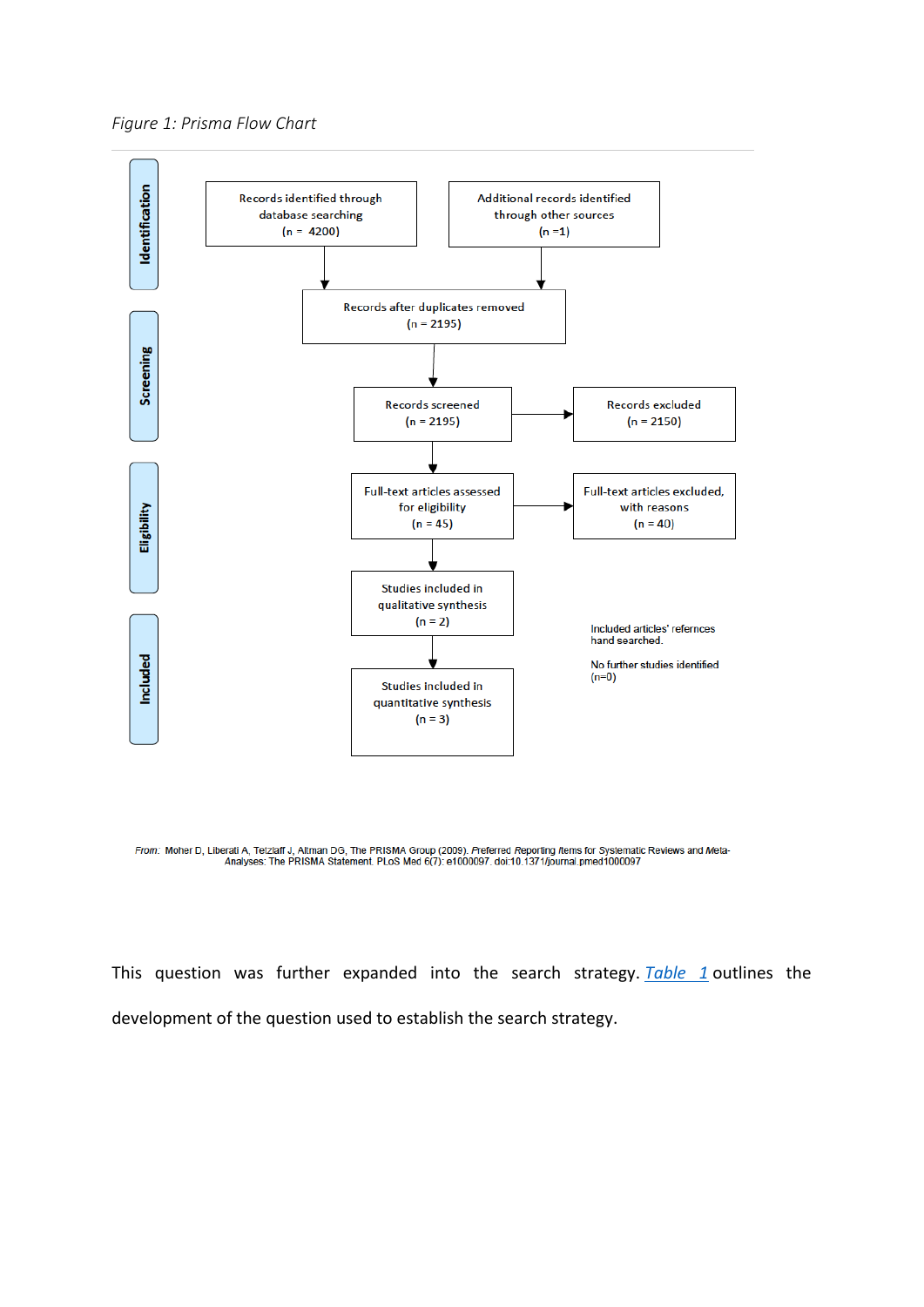# *Table 1: Development of search strategy*

| Questions                                                           | Core questions and ideas                                                                                                                                                             | Search Terms                                                                                                                   | Alternate<br>search terms                                                             |
|---------------------------------------------------------------------|--------------------------------------------------------------------------------------------------------------------------------------------------------------------------------------|--------------------------------------------------------------------------------------------------------------------------------|---------------------------------------------------------------------------------------|
| What do Patients<br>experience during<br>paramedic<br>interventions | Are patient experiences driven by<br>expectation and satisfaction? What<br>else influences their experience?                                                                         | <b>Patient values</b><br>& prehospital care                                                                                    | Patient needs,<br>patient<br>experience<br>Ambulance or<br><b>EMT</b> or<br>Paramedic |
| Does this change with<br>acuity?                                    | Is there a trade-off between clinical<br>and humanistic connection?                                                                                                                  | Patient values<br>& Acuity                                                                                                     |                                                                                       |
| Do people really want<br>to stay home?                              | Are people willing to stay at home<br>if they are adequately treated?<br>Are hospitals seen as healing and is<br>this culturally dependent?<br>What does adequate treatment<br>mean? | Hospital at home<br>Home care                                                                                                  |                                                                                       |
| Are there cultural<br>differences in<br>expectations?               | We know there are cultural<br>differences in understanding of<br>health, does this translate into<br>prehospital care and therefore<br>impact on expectations?                       | Cultural issues<br>Prehospital care                                                                                            | Paramedic,<br>EMT,<br>Ambulance                                                       |
| Is there anything<br>missing in current<br>paramedic care?          | Are there unmet expectations /<br>needs?                                                                                                                                             | Unmet patient needs<br>Prehospital care<br>Patient expectations<br>(Patient expectations)<br>AND ((ambulance OR<br>Paramedic)) | expectations<br>Paramedic,<br>EMT,<br>Ambulance                                       |
| Are there issues with<br>trust and reciprocity?                     | Do people trust paramedics given<br>the development of the<br>profession?                                                                                                            | Trust in clinical care<br>Patient body knowledge<br>vs Paramedic                                                               | Patient<br>expectations,<br>knowledge,<br>culture,                                    |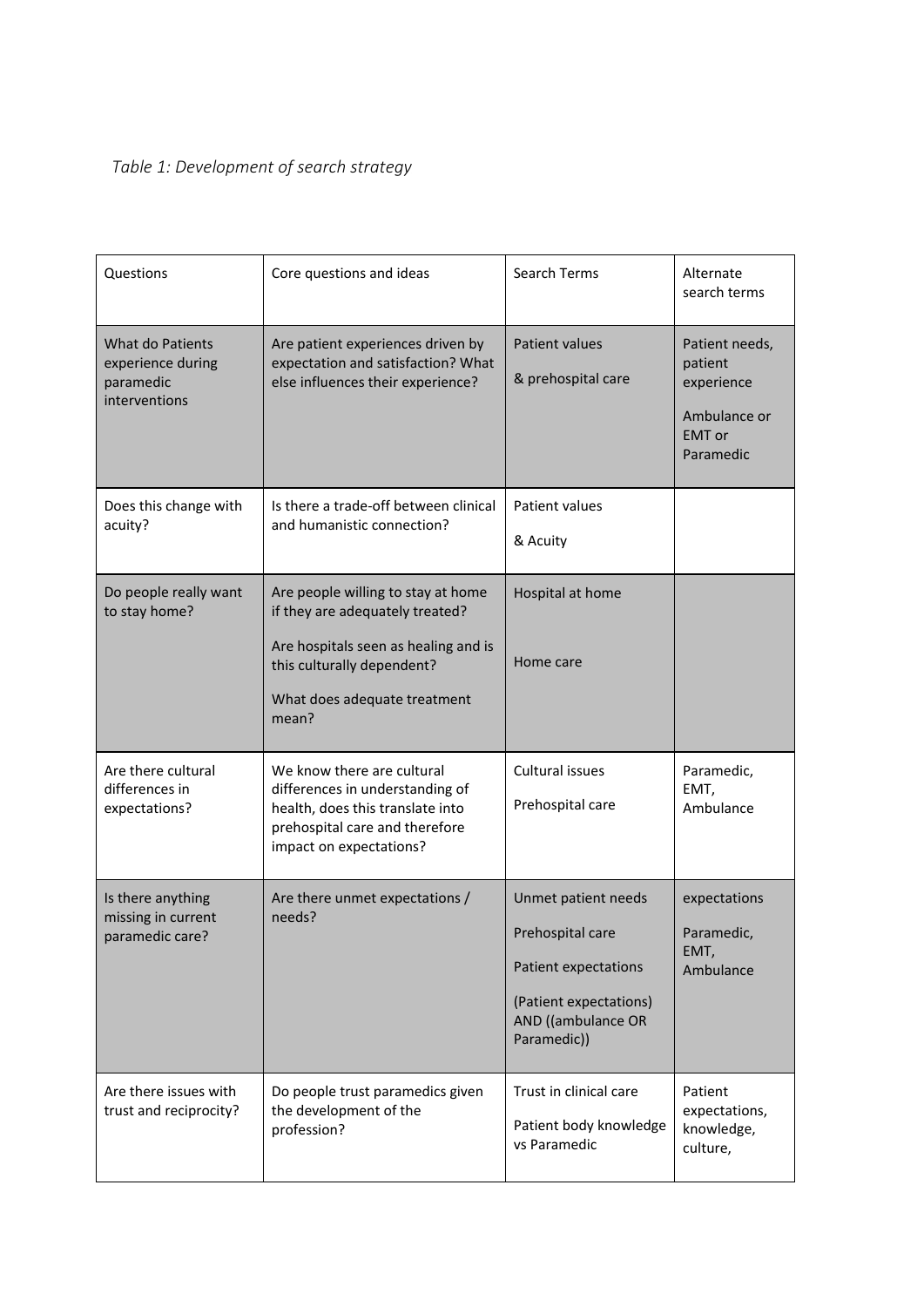|  | pathophysiology<br>knowledge |  |
|--|------------------------------|--|
|  |                              |  |

The search terms developed from the central question (as presented in *[Table 1](https://www.magonlinelibrary.com/doi/full/10.12968/ippr.2019.9.1.3#T1)*) were further developed into a search strategy. As the term 'patient experience' lacks the specificity required to perform a robust literature search, the next stage in development of the search strategy required the use of a definition as a framework for the search.

Part of the challenge of understanding patient experience is how to measure or define a quality experience (**[Boudreaux and O'Hea, 2004](https://www.magonlinelibrary.com/doi/full/10.12968/ippr.2019.9.1.3#B2)**; **[Doyle et al, 2013](https://www.magonlinelibrary.com/doi/full/10.12968/ippr.2019.9.1.3#B6)**). Complicating this are the overlapping, yet subtly different, definitions of key terms, such as 'experience' used in the literature (**[Russell, 2013](https://www.magonlinelibrary.com/doi/full/10.12968/ippr.2019.9.1.3#B22)**). These challenges have contributed to an evidence base which is diverse in its approach and difficult to systematically examine (**[Russell, 2013](https://www.magonlinelibrary.com/doi/full/10.12968/ippr.2019.9.1.3#B22)**).

In order to overcome the challenge, this review relied on a holistic definition provided by **[Shale \(2013\)](https://www.magonlinelibrary.com/doi/full/10.12968/ippr.2019.9.1.3#B23)** as previously described. With **[Shales' \(2013\)](https://www.magonlinelibrary.com/doi/full/10.12968/ippr.2019.9.1.3#B23)** definition framing the question, the search strategy was developed into the following search terms: (expect\* OR perception\* OR experience\* OR priorit\* OR rate OR satisf\* OR opinion\*) AND (patient\* OR customer\* OR service user\*) AND (paramedic\* OR ambulance\* OR prehospital OR pre-hospital OR emergency medical technician\*). A search was made of the databases listed below with the limitation that articles must be research-based, published in English, and in peer-reviewed journals within 10 years of the start of the search (since 2006):

- Academic Search Complete
- AHFS Consumer Medication Information
- Applied Science & Technology Source
- Business Source Complete
- CINAHL Complete
- EconLit
- **Education Source**
- ERIC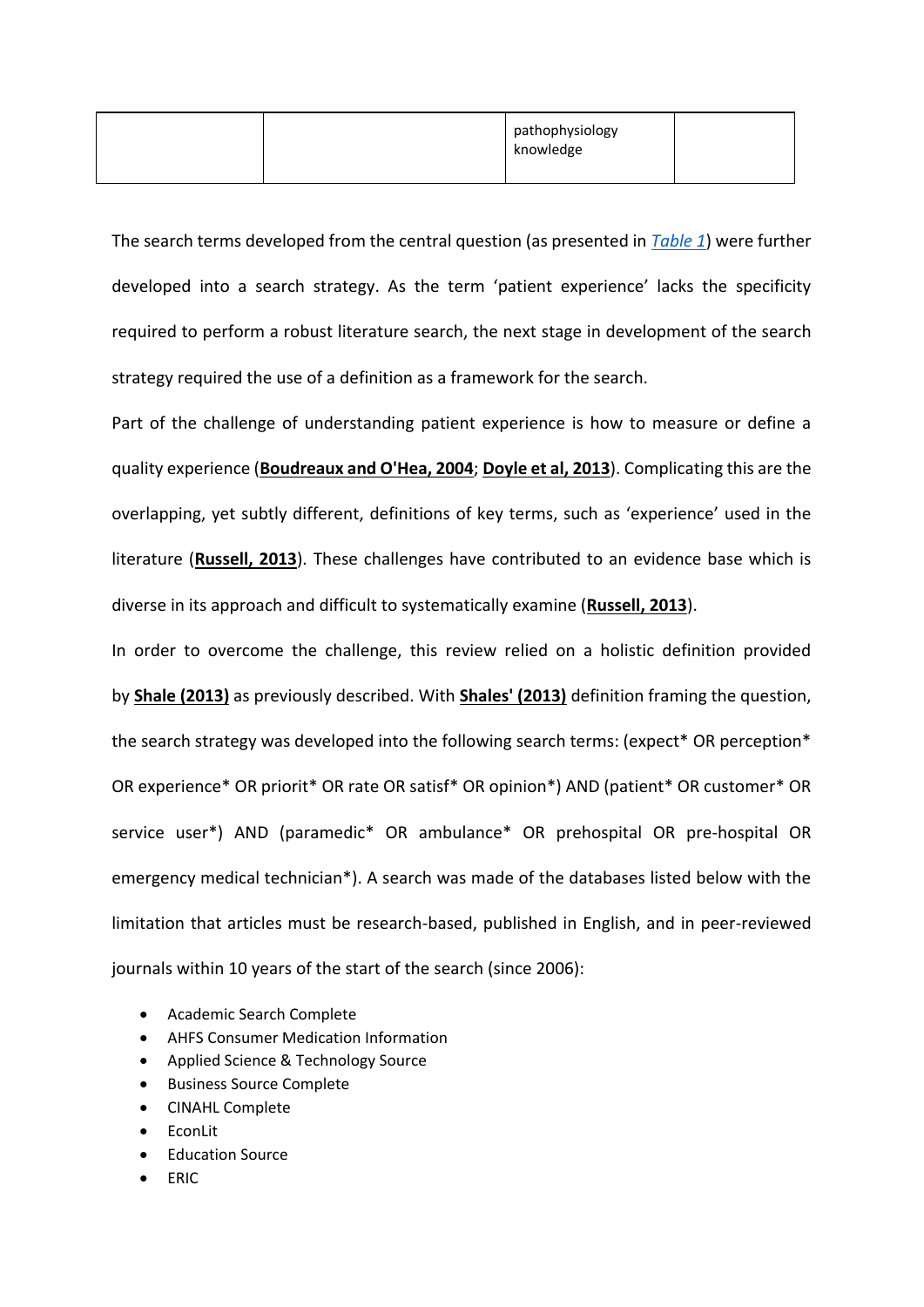- GreenFILE
- Health Business Elite
- Health Source—Consumer Edition
- Health Source: Nursing/Academic Edition
- Humanities Source
- Library, Information Science & Technology Abstracts
- MAS Ultra—School Edition
- MasterFILE Complete
- Newspaper Source Plus
- Newswires
- Psychology and Behavioral Sciences Collection
- Regional Business News
- Religion and Philosophy Collection
- SPORTDiscus with Full Text
- The Serials Directory
- Web News.

## *Results*

A total of 4443 articles were identified. Google Scholar was then searched using the same search criteria, with a single additional article found. After initial manual screening and once duplicates were removed, 47 articles were included for review.

Exclusion of articles was based on the accuracy and validity within the context of the study being reviewed. Owing to what have been reported as issues of contextual inaccuracy (**[Bigham and Welsford, 2015](https://www.magonlinelibrary.com/doi/full/10.12968/ippr.2019.9.1.3#B1)**) giving rise to concerns of validity, studies not undertaken outside of the hospital setting (commonly referred to as prehospital) or by paramedics (as defined previously, using a global understanding of the role) were considered contextually inappropriate and thus were excluded.

The articles were then read in detail and the references hand searched for any additional relevant literature. No further articles were located. Seven relevant studies remained (four quantitative and three qualitative). The resultant PRISMA flowchart (**[Moher et al, 2009](https://www.magonlinelibrary.com/doi/full/10.12968/ippr.2019.9.1.3#B15)**) is detailed in *[Figure 1](https://www.magonlinelibrary.com/doi/full/10.12968/ippr.2019.9.1.3#F1)*.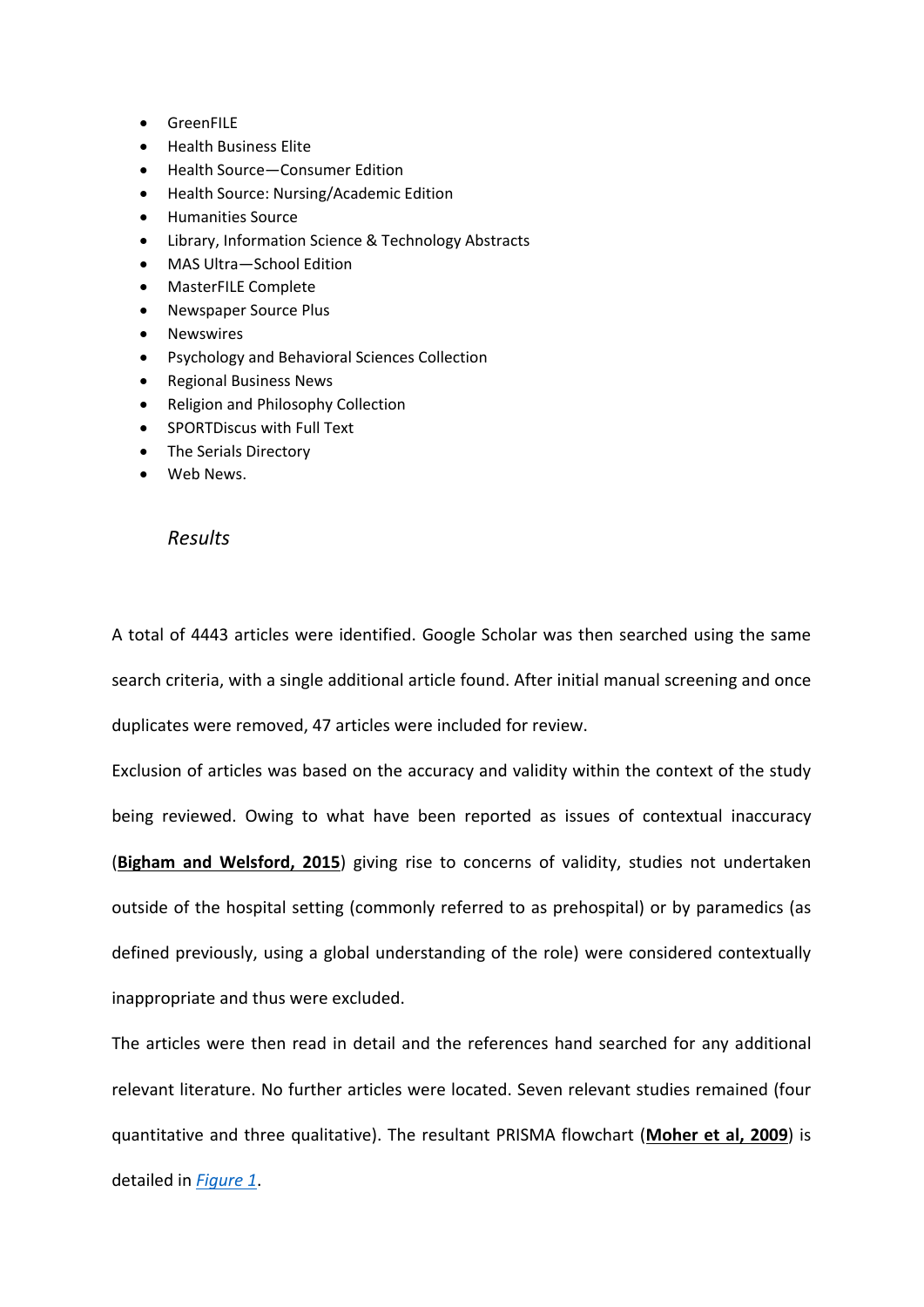The remaining studies were all included in this review, despite some significant shortcomings in the research as will be discussed. As can be seen from the evidence in *[Table 2](https://www.magonlinelibrary.com/doi/full/10.12968/ippr.2019.9.1.3#T2)*, there was a range of research questions under study. For each included study, an appraisal was conducted using the appropriate **[CASP \(2017\)](https://www.magonlinelibrary.com/doi/full/10.12968/ippr.2019.9.1.3#B3)** appraisal tool (*[Table 3](https://www.magonlinelibrary.com/doi/full/10.12968/ippr.2019.9.1.3#T3)*).

*Table 2: Table of evidence*

| Reference                                                                                                                    | Methodology &<br><b>Method</b>                                                                                                                                                | Sample                                                               | Issue / question                                                                         | Aims                                                                                                        |
|------------------------------------------------------------------------------------------------------------------------------|-------------------------------------------------------------------------------------------------------------------------------------------------------------------------------|----------------------------------------------------------------------|------------------------------------------------------------------------------------------|-------------------------------------------------------------------------------------------------------------|
| Knowles, E.,<br>O'Cathain, A., &<br>Nicholl, J. (2012).                                                                      | Telephone survey.<br>Could be described<br>as a cohort study.                                                                                                                 | 1000 people<br>from general<br>population,<br>from 11, 604<br>calls. | Patient experience of emergency<br>and urgent care system                                | To describe patients'<br>experiences and views of an<br>emergency and urgent care<br>system in England      |
| Halter, M.,<br>Marlow, T.,<br>Mohammed, D., &<br>Ellison, G. T.<br>(2007).                                                   | Telephone survey                                                                                                                                                              | 174.<br>81<br>Respondents.                                           | Patient satisfaction and<br>compliance with ECP treatment                                | To evaluate patient<br>satisfaction and compliance<br>with ECP treatment                                    |
| Swain, A. H., Al-<br>Salami, M., Hoyle,<br>S. R., & Larsen, P.<br>D. (2012).                                                 | Survey. Either<br>telephone or in<br>person interview.                                                                                                                        | 100<br>50 treated by<br><b>ECP, 50 by</b><br>standard<br>ambulance   | Comparison of patient<br>satisfaction and outcome ECP v<br>standard emergency ambulance  | To ascertain patients'<br>experiences and opinions of<br>NZ's first ECP program                             |
| Isaksson, R. M.,<br>Brulin, C., Eliasson,<br>M., Näslund, U., &<br>Zingmark, K.<br>(2011).                                   | Although not stated<br>by the authors, it<br>appears to be a<br>phenomenological<br>study                                                                                     | 20 semi-<br>structured<br>interviews                                 | Experience of first myocardial<br>infarction in the prehospital<br>setting               | To explore older men's'<br>experiences with a first<br>myocardial infarction                                |
| Shaw, D., Dyas, J.<br>V., Middlemass, J.,<br>Spaight, A., Briggs,<br>M., Christopher, S.,<br>& Siriwardena, A.<br>N. (2006). | Authors stated<br>qualitative and later<br>in the article mixed<br>methods. However<br>they did not fully<br>explain. The study<br>also presented some<br>results in % terms. | 397 patient<br>records<br>examined                                   | Why to people choose not to go<br>to hospital when attended by an<br>emergency ambulance | To develop a greater<br>understanding of the reasons<br>behind the coding of 'refusal<br>to go to hospital' |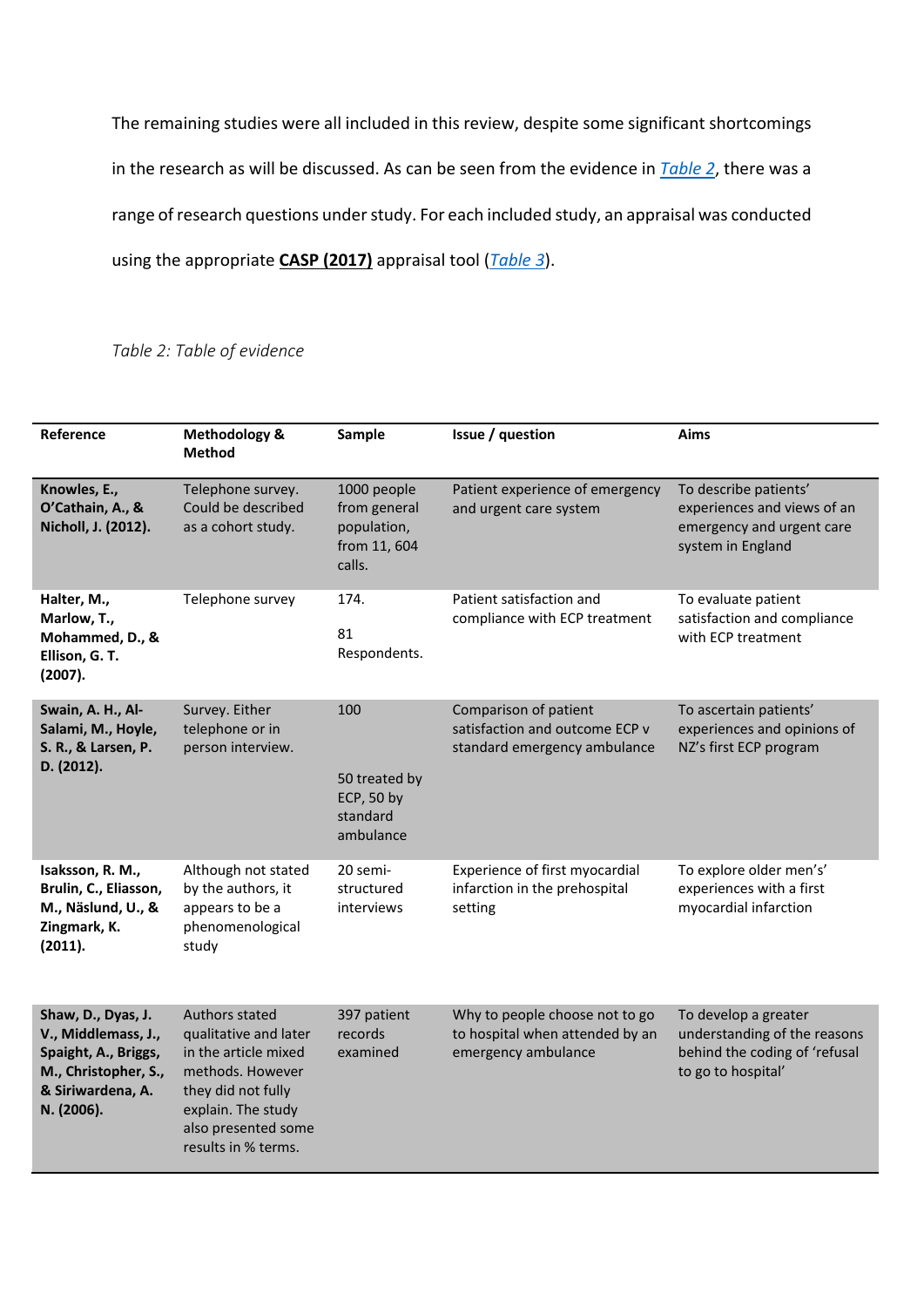Appears to be a type of audit or observational study using quantitative content analysis.

## Table 3: Outcomes and limitations of studies

| <b>Study</b>                                                                                                                                               | <b>Themes / Outcomes</b>                                                     | Limitations (identified via CASP (2017)<br>appraisal tool)                                                             |
|------------------------------------------------------------------------------------------------------------------------------------------------------------|------------------------------------------------------------------------------|------------------------------------------------------------------------------------------------------------------------|
| Halter, M., Marlow, T.,<br>Mohammed, D., & Ellison, G. T.<br>(2007). A patient survey of out-<br>of-hours care provided by                                 | Most patients satisfied with ECP<br>Care                                     | <b>Appraisal Tool Used:</b><br><b>Cohort Appraisal Tool</b>                                                            |
| <b>Emergency Care Practitioners.</b><br><b>BMC Emergency Medicine, 7(1),</b><br>1.                                                                         | Sizable minority not satisfied when<br>unclear about assessment              | Study examined a specialist role and<br>not standard Paramedic care.                                                   |
|                                                                                                                                                            |                                                                              | Little exploration of why people were<br>satisfied.                                                                    |
|                                                                                                                                                            |                                                                              | Limited sample and not representative                                                                                  |
|                                                                                                                                                            |                                                                              | Self-reported                                                                                                          |
| Knowles, E., O'Cathain, A., &<br>Nicholl, J. (2012). Patients'<br>experiences and views of an<br>emergency and urgent care<br>system. Health Expectations, | 15% of population reported using<br>emergency and Urgent Care in 3<br>months | <b>Appraisal Tool Used:</b><br><b>Cohort Appraisal Tool</b>                                                            |
| 15(1), 78-86                                                                                                                                               | 68% use more than one                                                        | This was a whole of population survey.<br>There was little mention of power in<br>determining a sufficient sample size |
|                                                                                                                                                            | When 4 or more services were<br>involved, satisfaction reduced               | and statistical significance reported<br>the study                                                                     |
|                                                                                                                                                            | Longer pathways resulted in<br>reduced satisfaction                          |                                                                                                                        |
| Swain, A. H., Al-Salami, M.,<br>Hoyle, S. R., & Larsen, P. D.<br>(2012). Patient satisfaction and                                                          | Very satisfied with treatment from<br>both groups                            | <b>Appraisal Tool Used:</b>                                                                                            |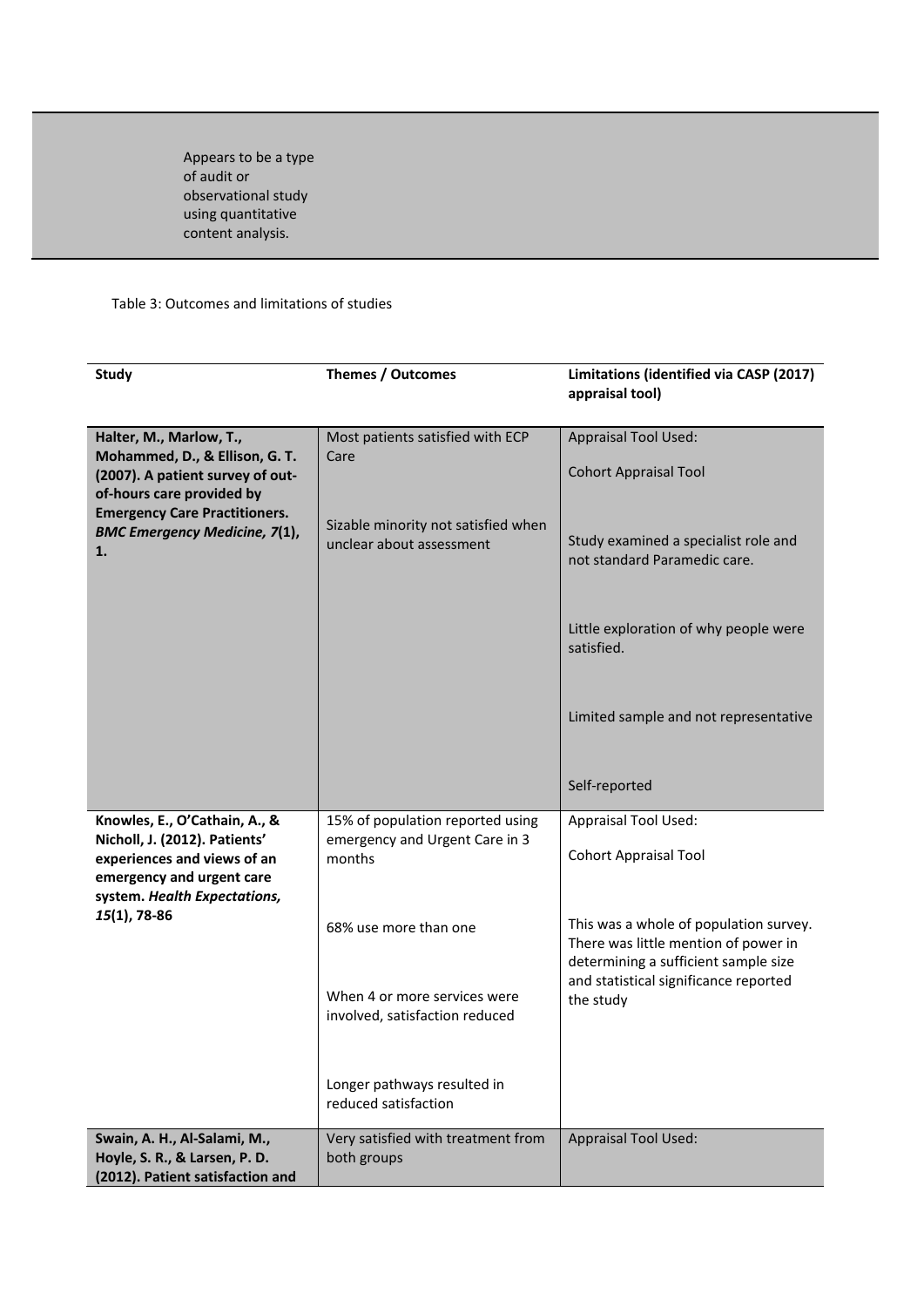| outcome using emergency care<br>practitioners in New Zealand.<br><b>Emergency Medicine Australasia,</b><br>24(2), 175-180.                                                                                                                                                                                      | Expressed a desire to be treated at<br>home                                                                                                                                    | <b>Cohort Appraisal Tool</b><br>Comparison of emergency ambulance<br>and ECP. This may not be a 'fair'<br>comparison as the roles, training and<br>experience can be quite different - not<br>identified by the authors as a<br>limitation.                                                                                                                                                                                                |
|-----------------------------------------------------------------------------------------------------------------------------------------------------------------------------------------------------------------------------------------------------------------------------------------------------------------|--------------------------------------------------------------------------------------------------------------------------------------------------------------------------------|--------------------------------------------------------------------------------------------------------------------------------------------------------------------------------------------------------------------------------------------------------------------------------------------------------------------------------------------------------------------------------------------------------------------------------------------|
| Isaksson, R. M., Brulin, C.,<br>Eliasson, M., Näslund, U., &<br>Zingmark, K. (2011). Prehospital<br>experiences of older men with a<br>first myocardial infarction: a<br>qualitative analysis within the<br><b>Northern Sweden MONICA</b><br>Study. Scandinavian journal of<br>caring sciences, 25(4), 787-797. | From uncertainty to Conviction<br>An effort to maintain an ordinary<br>life<br>A negotiation with concepts and<br>expectations                                                 | <b>Appraisal Tool Used:</b><br><b>Qualitative Research</b><br>Limited to older men in Sweden<br>(where a physician led prehospital care<br>system exists)<br>Little discussion of rigour by the<br>authors.                                                                                                                                                                                                                                |
| Shaw, D., Dyas, J. V.,<br>Middlemass, J., Spaight, A.,<br>Briggs, M., Christopher, S., &<br>Siriwardena, A. N. (2006). Are<br>they really refusing to travel? A<br>qualitative study of prehospital<br>records. BMC Emergency<br>Medicine, 6(1), 1.                                                             | The authors identified '12 main<br>themes' but do not clearly state<br>what these are.<br>1/3 was a negotiated or shared<br>decision<br>8% refused treatment against<br>advice | <b>Appraisal Tool Used:</b><br><b>Qualitative Research</b><br>Authors did not explain methodology<br>or methods adequately, leading to<br>questions of rigour. They seemed to<br>offer several different methodologies<br>and did not provide enough detail to<br>confirm that the study was sufficiently<br>robust.<br>Claimed to consider from the patients'<br>point of view but did use clinician<br>notes written by Paramedics only. |

# *Synthesis of research*

Studies that addressed the central question of patients' experience during a paramedic intervention were largely absent from the literature, when considering 'experience' in holistic terms only. By making use of **[Shales' \(2013\)](https://www.magonlinelibrary.com/doi/full/10.12968/ippr.2019.9.1.3#B23)** definition of patient experience and examining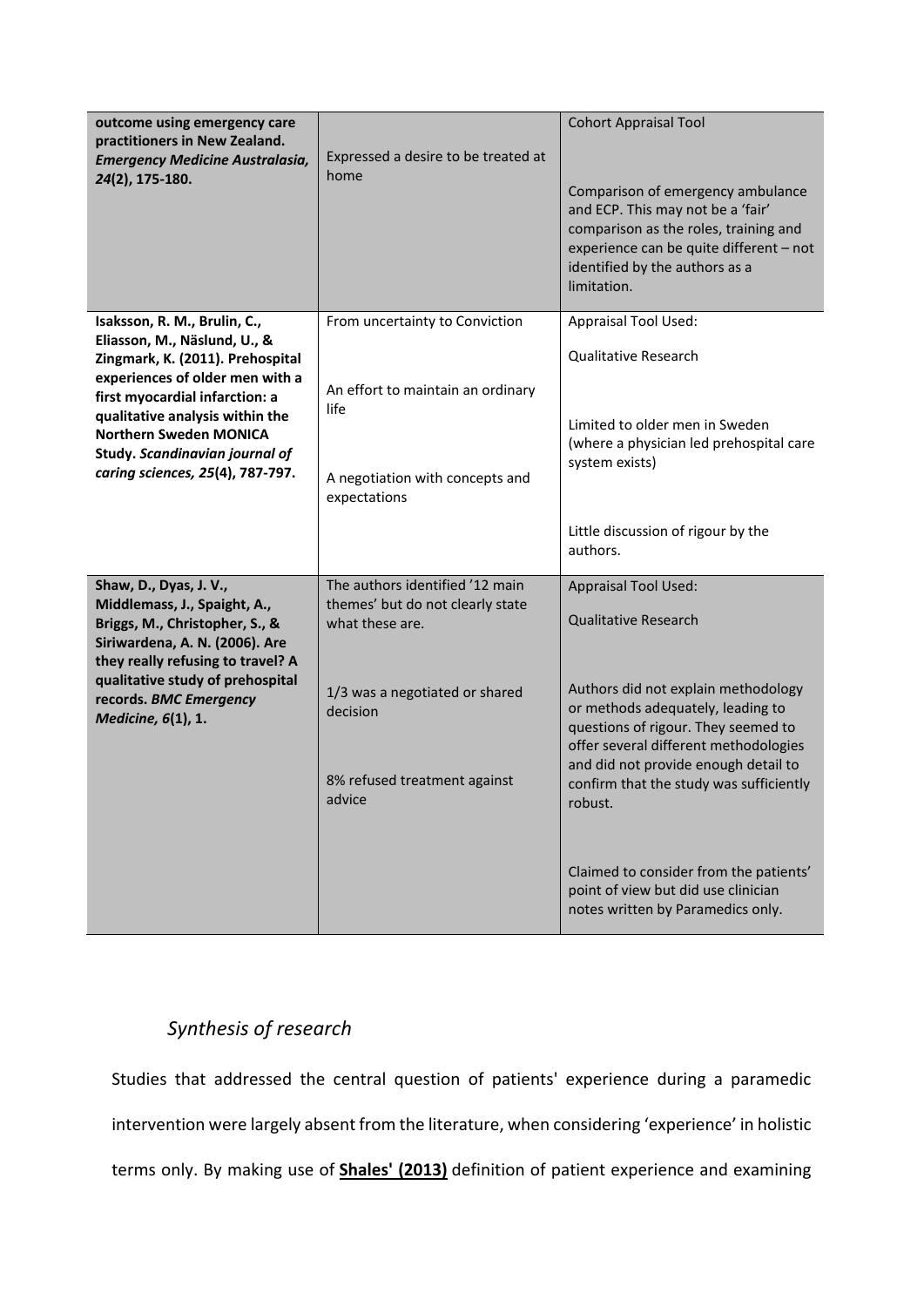individual domains (physiological, customer service and lived experience), insights can be gained from the existing evidence and are presented in this review.

Owing mainly to differences in methodology as well as data collection, as evidenced in *[Table](https://www.magonlinelibrary.com/doi/full/10.12968/ippr.2019.9.1.3#T2)  [2](https://www.magonlinelibrary.com/doi/full/10.12968/ippr.2019.9.1.3#T2)*, it was not possible to conduct a meaningful meta-analysis or true synthesis of either the qualitative or quantitative research separately. Instead, outcomes were combined, as presented in *[Table 3](https://www.magonlinelibrary.com/doi/full/10.12968/ippr.2019.9.1.3#T3)*. A further thematic analysis was then conducted and is described in the upcoming section.

The low number of quality studies further weakened the literature base. Each included study was appraised using the appropriate **[CASP \(2017\)](https://www.magonlinelibrary.com/doi/full/10.12968/ippr.2019.9.1.3#B3)** appraisal tool as detailed in *[Table 3](https://www.magonlinelibrary.com/doi/full/10.12968/ippr.2019.9.1.3#T3)*. Only two were found to be sufficiently robust to be considered high quality. *[Table 3](https://www.magonlinelibrary.com/doi/full/10.12968/ippr.2019.9.1.3#T3)* outlines each study, as well as its outcomes and limitations.

#### Themes

The research studies identified have varying levels of quality, although all studies were of sufficient quality to enable meaningful themes to be drawn from their conclusions. The quality issues reported in *[Table 3](https://www.magonlinelibrary.com/doi/full/10.12968/ippr.2019.9.1.3#T3)* highlight the paucity of high-quality research around the topic of patient experience in paramedic practice.

The themes discussed in this review have a logical basis, which adds a level of credibility to the topic despite some issues with the quality of individual studies. *[Table 4](https://www.magonlinelibrary.com/doi/full/10.12968/ippr.2019.9.1.3#T4)* outlines the development of themes from the available research.

| Table 4: Themes derived from the literature |  |  |  |
|---------------------------------------------|--|--|--|
|---------------------------------------------|--|--|--|

| <b>Theme</b> | Sub-Theme | <b>Study Outcome</b> | <b>Study</b> |
|--------------|-----------|----------------------|--------------|
|              |           |                      |              |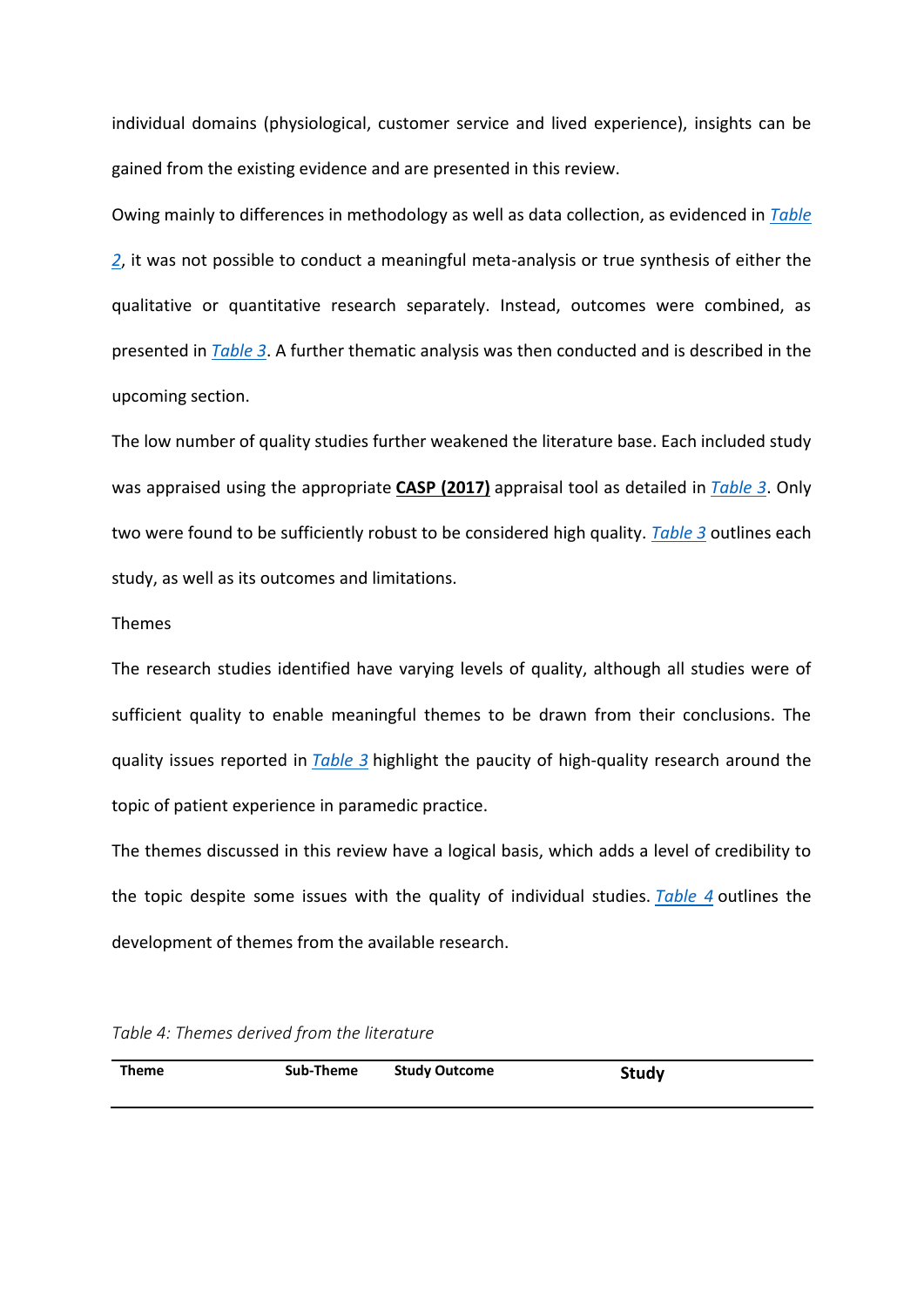|                                                      |                                          | Most patients satisfied with ECP<br>Care                                   | Halter,<br>Marlow,       |
|------------------------------------------------------|------------------------------------------|----------------------------------------------------------------------------|--------------------------|
|                                                      |                                          |                                                                            | Mohammed, and Ellison    |
|                                                      |                                          | Expressed a desire to be treated<br>at home                                | (2007b)                  |
| <b>Patients find</b><br>paramedic care<br>satisfying |                                          | Very satisfied with treatment<br>from both ECPs and paramedics<br>in study |                          |
|                                                      |                                          |                                                                            | Andrew H Swain, Al-      |
|                                                      |                                          | Sizable minority not satisfied                                             | Salami,<br>Hoyle,<br>and |
|                                                      |                                          | when unclear about assessment                                              | Larsen (2012)            |
|                                                      |                                          |                                                                            |                          |
|                                                      |                                          |                                                                            | Andrew H Swain et al.    |
|                                                      |                                          |                                                                            | (2012)                   |
|                                                      |                                          |                                                                            |                          |
|                                                      |                                          |                                                                            |                          |
|                                                      |                                          |                                                                            |                          |
|                                                      |                                          |                                                                            |                          |
|                                                      |                                          |                                                                            | Halter et al. (2007b)    |
|                                                      |                                          | Care is a negotiation with<br>concepts and expectations                    | Isaksson,<br>Brulin,     |
|                                                      |                                          |                                                                            | Eliasson, Näslund, and   |
|                                                      |                                          | Care is an effort to maintain an<br>ordinary life                          | Zingmark (2011)          |
|                                                      | Satisfaction is                          | Patients expressed a desire to be<br>treated at home                       |                          |
| <b>Negotiating</b>                                   | tied with<br>returning to<br>'normality' |                                                                            | Isaksson et al. (2011)   |
| complexity aids<br>satisfaction                      |                                          | Care is a movement from<br>uncertainty to conviction                       |                          |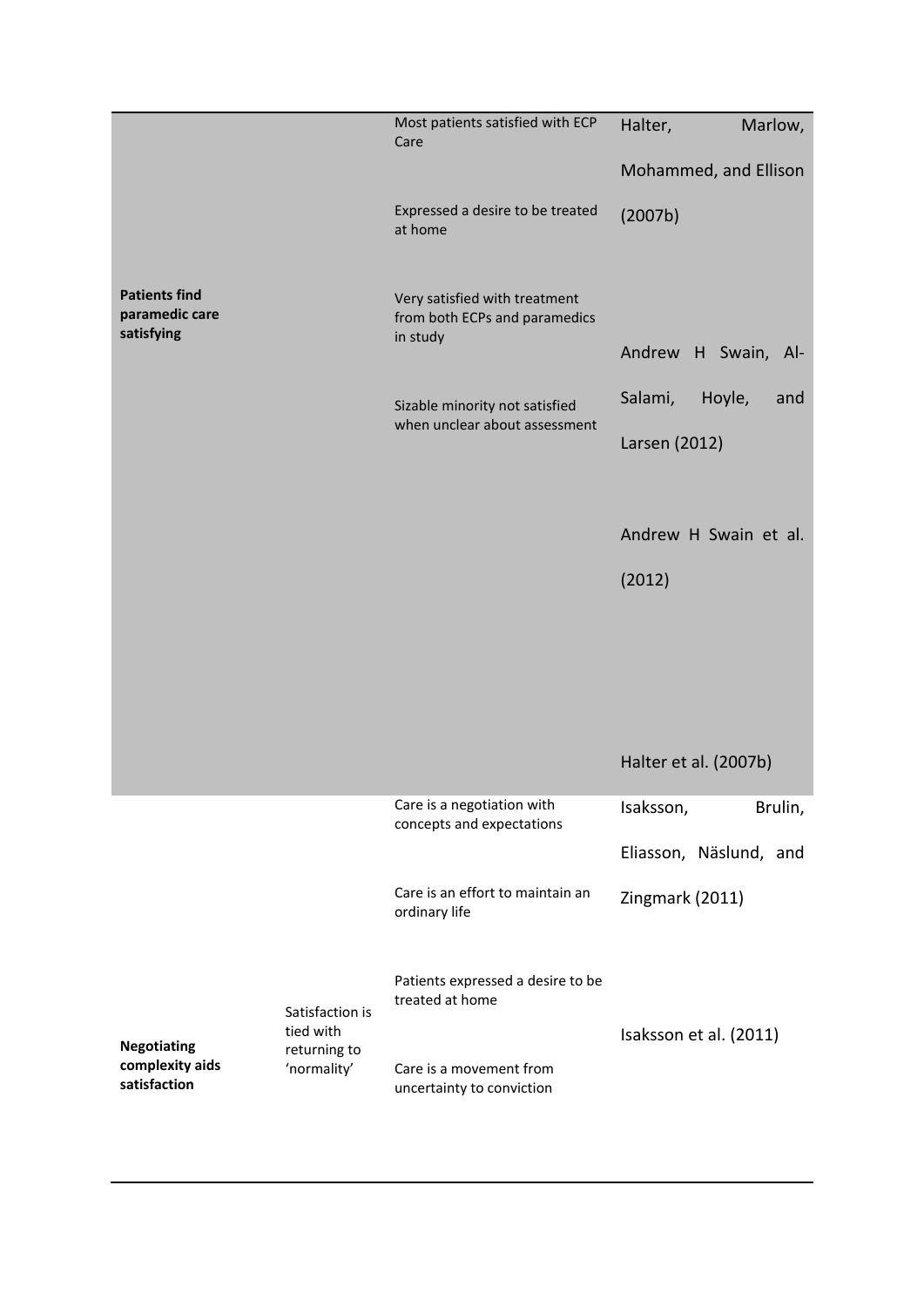Longer care pathways result in reduced satisfaction When 4 or more care services were involved, satisfaction reduced Andrew H Swain et al. (2012) Isaksson et al. (2011) Knowles, O'Cathain, and Nicholl (2012) Knowles et al. (2012) **Clarity and certainty sought by most** A sizable minority of patients were not satisfied when unclear about assessment Care is a negotiation with concepts and expectations 1/3 of decisions to discharge care at home were a negotiated or shared decision Halter et al. (2007b) Isaksson et al. (2011)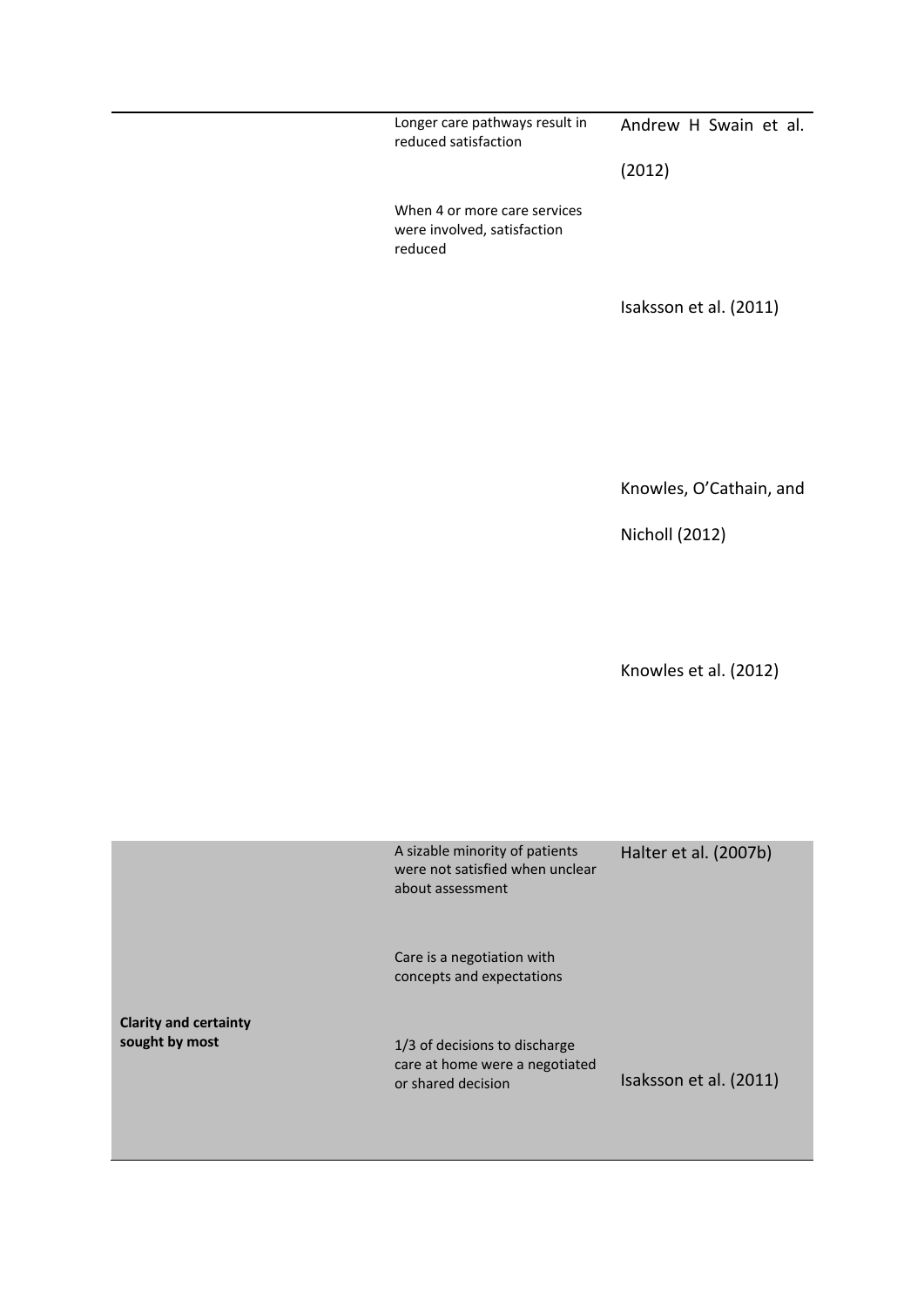#### Satisfaction with paramedic care

Four studies located by the present review commented on satisfaction in general terms and consistently reported high satisfaction (**[Halter et al, 2007](https://www.magonlinelibrary.com/doi/full/10.12968/ippr.2019.9.1.3#B9)**; **[Knowles et al, 2012](https://www.magonlinelibrary.com/doi/full/10.12968/ippr.2019.9.1.3#B13)**; **[Swain et al,](https://www.magonlinelibrary.com/doi/full/10.12968/ippr.2019.9.1.3#B25)  [2012](https://www.magonlinelibrary.com/doi/full/10.12968/ippr.2019.9.1.3#B25)**; **[Kietzmann et al, 2016](https://www.magonlinelibrary.com/doi/full/10.12968/ippr.2019.9.1.3#B12)**). This is not an uncommon phenomenon in healthcare, where higher satisfaction levels are reported with elderly patients and those in acute distress (**[Boudreaux and O'Hea, 2004](https://www.magonlinelibrary.com/doi/full/10.12968/ippr.2019.9.1.3#B2)**; **[Russell, 2013](https://www.magonlinelibrary.com/doi/full/10.12968/ippr.2019.9.1.3#B22)**; **[Kietzmann et al. 2016](https://www.magonlinelibrary.com/doi/full/10.12968/ippr.2019.9.1.3#B12)**). One factor specific to paramedic care that may have an impact on patient satisfaction is how patients define or perceive the role of paramedics during interventions. The current public perception of paramedic practice may be informed by an outdated understanding of the role, given how recently developments in the profession have taken place (**[Crilly et al, 2015](https://www.magonlinelibrary.com/doi/full/10.12968/ippr.2019.9.1.3#B4)**). It would, therefore, be unsurprising if the public in general did not fully understand the role of the modern paramedic. Patients may actually be expecting little and receiving care beyond their expectations. As a result, it is a logical conclusion that they would be highly satisfied with the care received.

The idea that patients deem paramedic care to be satisfying may be attractive to services that use this as a measure of quality. However, as demonstrated, the use of satisfaction measures alone to describe experience may not reflect the totality of patient experience. The role of this literature in describing patient experience as a whole appears to be limited, and the definitions of patient experience used, somewhat variable. Considering this in the light of **[Shales' \(2013\)](https://www.magonlinelibrary.com/doi/full/10.12968/ippr.2019.9.1.3#B23)** definition, this theme provides some useful insights into a portion of the overall experience of patients.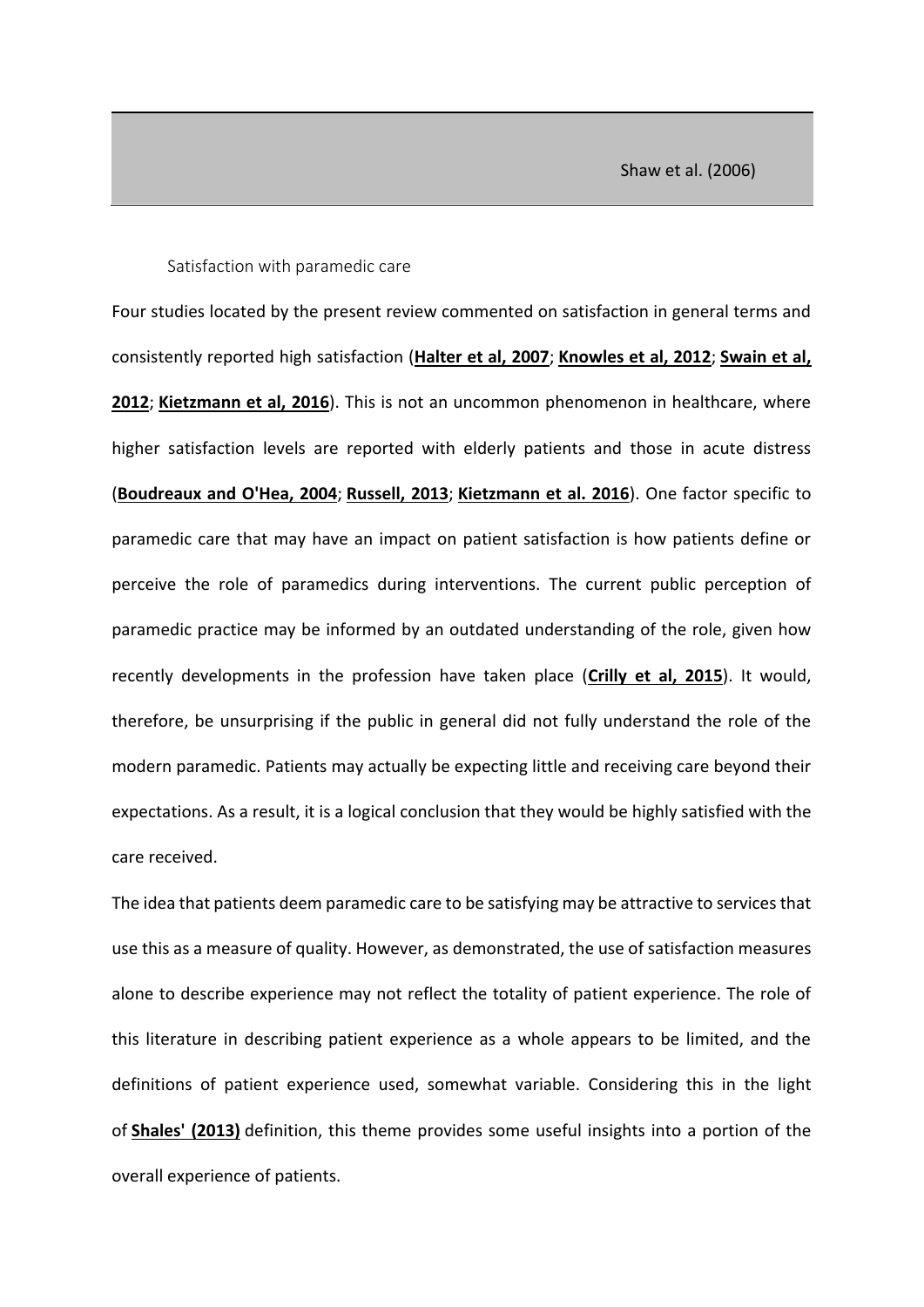#### Negotiating complexity

The creation of some sense of order from what is undoubtedly a chaotic time (an emergency) for the patient can have an important impact on their experience. The current review has found that the successful negotiation of complex needs within the paramedic intervention aids in improving the satisfaction of patients.

Once again, the literature discusses patient satisfaction alone; however, when viewed as a component of the totality of experience (**[Shale, 2013](https://www.magonlinelibrary.com/doi/full/10.12968/ippr.2019.9.1.3#B23)**), some conclusions can be drawn. The relationship between satisfaction and progression through a clinical journey may be a complex one. However, there appears to be some suggestion of a causal relationship.

The concept of satisfaction reducing as clinical pathways become longer and more complex appears to be more than a simple linear relationship. This is evidenced by research in a related medical field (an ambulatory medical clinic), conducted in the 1980s and supported by more contemporary work (**[Johnson et al, 1988](https://www.magonlinelibrary.com/doi/full/10.12968/ippr.2019.9.1.3#B11)**; **[Ogden et al, 2002](https://www.magonlinelibrary.com/doi/full/10.12968/ippr.2019.9.1.3#B18)**). This research suggested that if medical professionals gave the impression of uncertainty in their assessment, patients tended to be less satisfied.

Two studies related to paramedic practice identified by this review highlighted a link between how satisfied a patient felt and their progression through clinical pathways. Those studies indicate that increased complexity leads to decreased satisfaction (**[Isaksson et al,](https://www.magonlinelibrary.com/doi/full/10.12968/ippr.2019.9.1.3#B10)  [2011](https://www.magonlinelibrary.com/doi/full/10.12968/ippr.2019.9.1.3#B10)**; **[Knowles et al, 2012](https://www.magonlinelibrary.com/doi/full/10.12968/ippr.2019.9.1.3#B13)**). This may be a mix of the patients' perception of their medical needs and subsequent perception of those needs being met. This may mean that if, for example, a patient has an unrealistic understanding of their medical needs, this could result in being left dissatisfied by the response.

The link between complexity and satisfaction does make cognitive sense and this could have implications for paramedic practice as a result of the uncertain and uncontrolled environment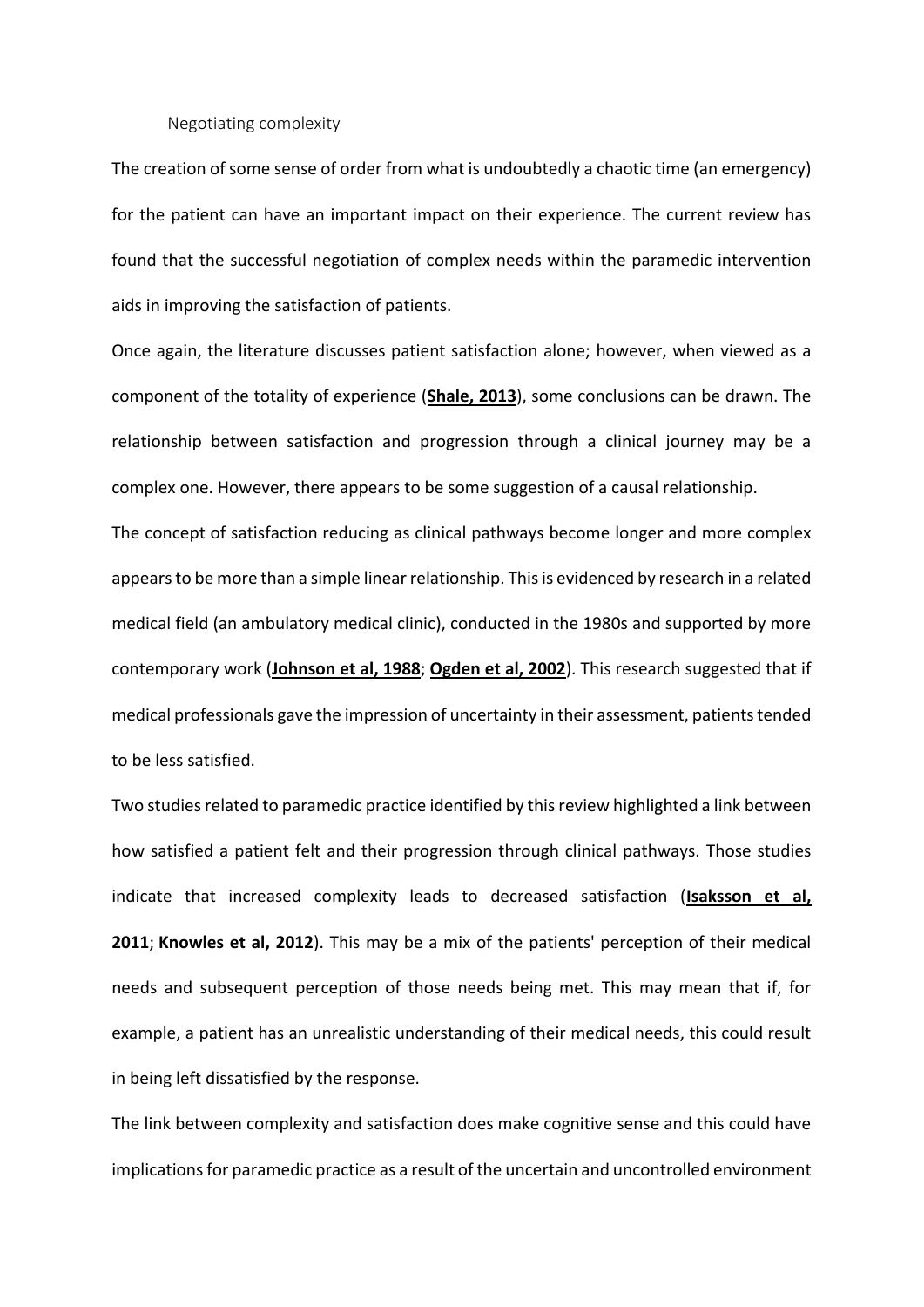in which it occurs (**[Tippett et al, 2008](https://www.magonlinelibrary.com/doi/full/10.12968/ippr.2019.9.1.3#B27)**). That uncontrolled environment could easily result in reduced satisfaction and yet, as evidenced by **[Halter et al \(2007\)](https://www.magonlinelibrary.com/doi/full/10.12968/ippr.2019.9.1.3#B9)**, **[Swain et](https://www.magonlinelibrary.com/doi/full/10.12968/ippr.2019.9.1.3#B25) al [\(2012\)](https://www.magonlinelibrary.com/doi/full/10.12968/ippr.2019.9.1.3#B25)** and **[Keitzmann et al \(2016\)](https://www.magonlinelibrary.com/doi/full/10.12968/ippr.2019.9.1.3#B12)**, there are high levels of satisfaction in paramedic care (*[Table 4](https://www.magonlinelibrary.com/doi/full/10.12968/ippr.2019.9.1.3#T4)*). One explanation for this could be that effective communication and trust-building strategies by paramedics influence patient satisfaction with their overall experience, particularly when the patient feels they are being listened to and believed (**[Rantala et al,](https://www.magonlinelibrary.com/doi/full/10.12968/ippr.2019.9.1.3#B20)  [2016](https://www.magonlinelibrary.com/doi/full/10.12968/ippr.2019.9.1.3#B20)**).

It is plausible that the negotiation of complexity may have other, less overt, implications for paramedic practice. Currently, paramedic practice is undergoing a period of expansion, with the profession redefining what it can contribute to the care environment (**[Raven et al,](https://www.magonlinelibrary.com/doi/full/10.12968/ippr.2019.9.1.3#B21)  [2006](https://www.magonlinelibrary.com/doi/full/10.12968/ippr.2019.9.1.3#B21)**; **[Crilly et al, 2015](https://www.magonlinelibrary.com/doi/full/10.12968/ippr.2019.9.1.3#B4)**; **[O'Meara et al, 2015](https://www.magonlinelibrary.com/doi/full/10.12968/ippr.2019.9.1.3#B17)**). As the profession continues to develop, it is likely that more clinical roles will increase the complexity of care during paramedic interventions. As paramedics move further away from the service delivery models of yesteryear, which primarily involved transport to hospital (**[O'Meara et al. 2015](https://www.magonlinelibrary.com/doi/full/10.12968/ippr.2019.9.1.3#B17)**), it is likely that the complexity of their role that results may have a negative impact upon satisfaction.

#### Clarity and certainty

As patients experience long, complex pathways of care, satisfaction reduces (**[Knowles et al,](https://www.magonlinelibrary.com/doi/full/10.12968/ippr.2019.9.1.3#B13)  [2012](https://www.magonlinelibrary.com/doi/full/10.12968/ippr.2019.9.1.3#B13)**). This may be as a result of complex medical needs not being met. However, **[Halter et](https://www.magonlinelibrary.com/doi/full/10.12968/ippr.2019.9.1.3#B9)  [al \(2007\)](https://www.magonlinelibrary.com/doi/full/10.12968/ippr.2019.9.1.3#B9)** found that patient satisfaction with ECPs, while generally high, suffered from a drop where patients were uncertain about the assessment undertaken. It could be reasonably assumed therefore that patients with lengthy pathways have uncertainty over the progression of their care and when that uncertainty arises, their satisfaction with the care delivered falls.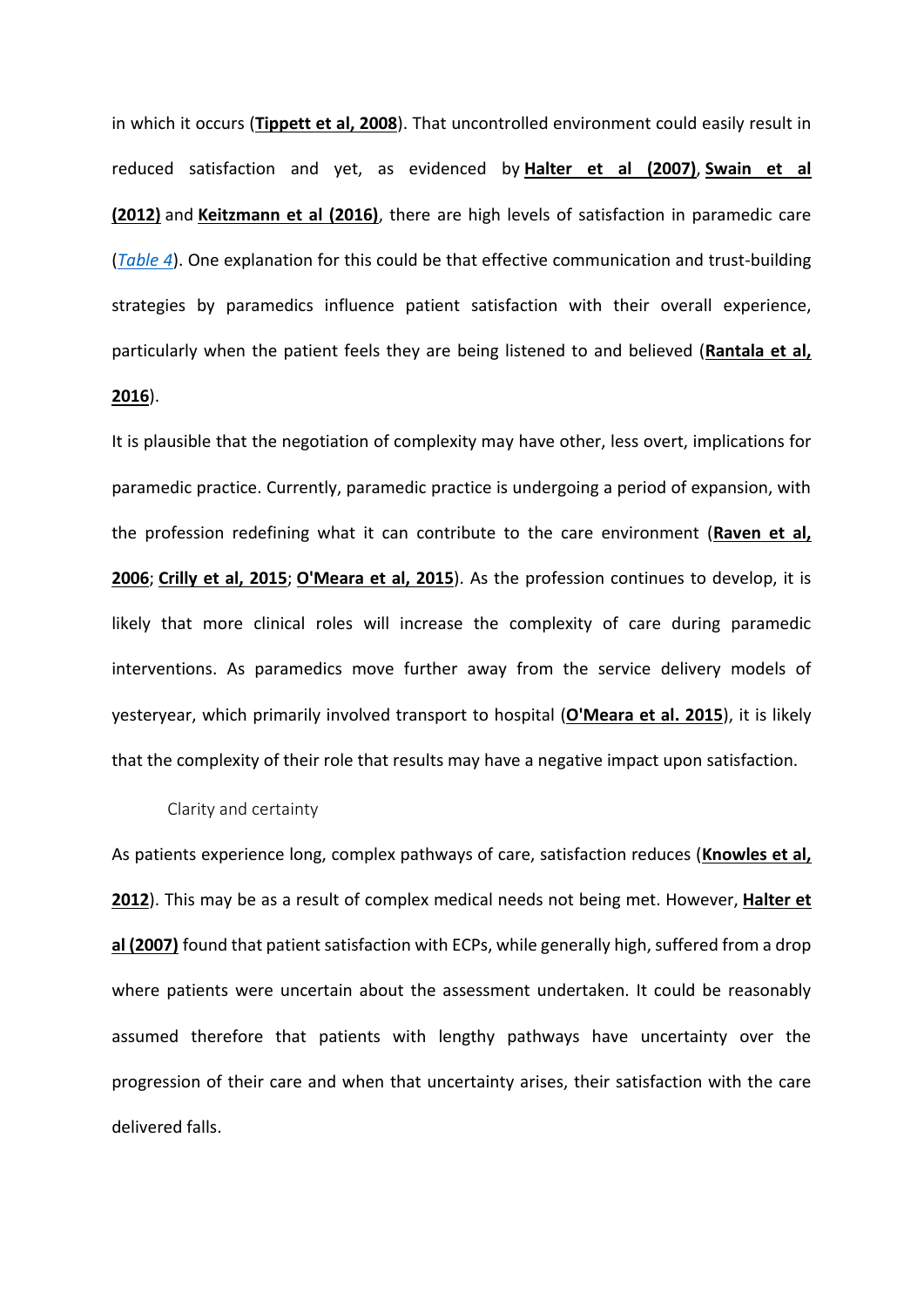There remains some question regarding the comparison of the specialist practice of the ECP role with the non-specialist paramedics and the impact of that on the outcome of the study by **[Halter et al \(2007\)](https://www.magonlinelibrary.com/doi/full/10.12968/ippr.2019.9.1.3#B9)** as mentioned. However, the link between satisfaction and uncertainty has been discussed elsewhere in the literature, and similar findings appear in other studies in this review (**[Isaksson et al, 2011](https://www.magonlinelibrary.com/doi/full/10.12968/ippr.2019.9.1.3#B10)**; **[Knowles et al, 2012](https://www.magonlinelibrary.com/doi/full/10.12968/ippr.2019.9.1.3#B13)**).

There is a place for communicating clinical uncertainty with patients, as **[Parascandola et al](https://www.magonlinelibrary.com/doi/full/10.12968/ippr.2019.9.1.3#B19)  [\(2002\)](https://www.magonlinelibrary.com/doi/full/10.12968/ippr.2019.9.1.3#B19)** discuss, and this can improve trust in the longer term. It appears that trust plays a significant role in the medical relationship. It may be that the issue of trust is at the core of the reported reduction in satisfaction as the clinical pathways become long, complex, and uncertain (**[Halter et al, 2007](https://www.magonlinelibrary.com/doi/full/10.12968/ippr.2019.9.1.3#B9)**; **[Isaksson et al, 2011](https://www.magonlinelibrary.com/doi/full/10.12968/ippr.2019.9.1.3#B10)**; **[Knowles et al, 2012](https://www.magonlinelibrary.com/doi/full/10.12968/ippr.2019.9.1.3#B13)**).

## *Discussion: drawing the evidence together*

The present review identified three themes from the available, limited, literature regarding the experience of patients during a paramedic intervention. They have been extracted as unique phenomena in their own right; however, they can also be merged in a meaningful way. This synthesis of the themes provides a succinct understanding of what the current evidence is saying about the experience of patients in a paramedic intervention.

Starting with the concept that paramedic care generally satisfies patients' needs, (**[Halter et](https://www.magonlinelibrary.com/doi/full/10.12968/ippr.2019.9.1.3#B9)  [al, 2007](https://www.magonlinelibrary.com/doi/full/10.12968/ippr.2019.9.1.3#B9)**; **[Isaksson et al, 2011](https://www.magonlinelibrary.com/doi/full/10.12968/ippr.2019.9.1.3#B10)**; **[Knowles et al, 2012](https://www.magonlinelibrary.com/doi/full/10.12968/ippr.2019.9.1.3#B13)**), the evidence then suggests this only remains if the paramedic successfully negotiates the complex needs of care (**[Isaksson et al,](https://www.magonlinelibrary.com/doi/full/10.12968/ippr.2019.9.1.3#B10)  [2011](https://www.magonlinelibrary.com/doi/full/10.12968/ippr.2019.9.1.3#B10)**; **[Knowles et al, 2012](https://www.magonlinelibrary.com/doi/full/10.12968/ippr.2019.9.1.3#B13)**). This apparent need to assist in managing complexity appears to be related to the patients' desire to create (or perhaps return) to a place of clarity and certainty about their future in a time of uncertainty (**[Halter et al, 2007](https://www.magonlinelibrary.com/doi/full/10.12968/ippr.2019.9.1.3#B9)**; **[Isaksson et al,](https://www.magonlinelibrary.com/doi/full/10.12968/ippr.2019.9.1.3#B10)  [2011](https://www.magonlinelibrary.com/doi/full/10.12968/ippr.2019.9.1.3#B10)**; **[Knowles et al, 2012](https://www.magonlinelibrary.com/doi/full/10.12968/ippr.2019.9.1.3#B13)**).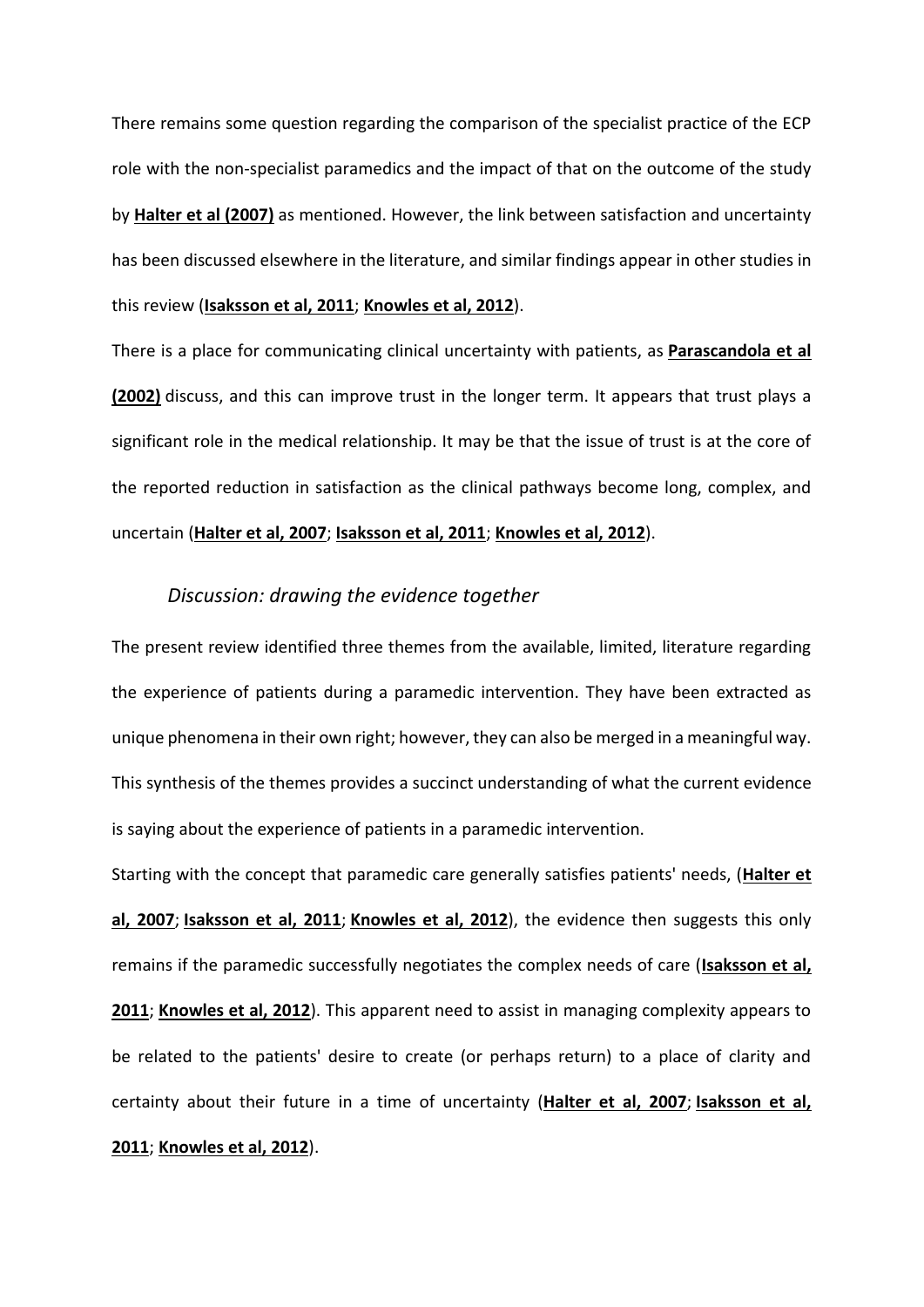This understanding is valuable in what it tells us, but also in what it fails to tell us. Using the definition of patient experience by **[Shale \(2013\)](https://www.magonlinelibrary.com/doi/full/10.12968/ippr.2019.9.1.3#B23)**, the findings of this systematic review are able to inform the customer service (satisfaction) aspect and only seem to hint at an aspect of the lived experiences of patients, which is the desire for clarity and certainty. With a limited pool of evidence, this is an area in need of further exploration.

The exceptions to the focus on satisfaction found by this review were **[Isaksson et al](https://www.magonlinelibrary.com/doi/full/10.12968/ippr.2019.9.1.3#B10)  [\(2011\)](https://www.magonlinelibrary.com/doi/full/10.12968/ippr.2019.9.1.3#B10)** and **[Kietzmann et al \(2016\)](https://www.magonlinelibrary.com/doi/full/10.12968/ippr.2019.9.1.3#B12)**, whose studies provide a more holistic account of patient experience in specific settings. These two studies in particular allow an insight into the lived experience aspect of patient experience.

## *Limitations of this review*

A significant limitation of the present review is the quality of patient experience research in paramedic practice. This may, in part, be owing to the relatively recent development of the paramedic profession as it undertakes new and unique healthcare roles (**[Raven](https://www.magonlinelibrary.com/doi/full/10.12968/ippr.2019.9.1.3#B21) et al, [2006](https://www.magonlinelibrary.com/doi/full/10.12968/ippr.2019.9.1.3#B21)**; **[Crilly et al, 2015](https://www.magonlinelibrary.com/doi/full/10.12968/ippr.2019.9.1.3#B4)**; **[O'Meara et al, 2015](https://www.magonlinelibrary.com/doi/full/10.12968/ippr.2019.9.1.3#B17)**). Until the profession has developed to a point of self-determination and self-definition, it is likely that paramedics will continue to rely on research conducted in other settings or research which is of lower quality, likely conducted by inexperienced researchers.

The difficulty in defining paramedic practice globally also leads to a limitation of this review. Without a globally accurate definition, any search of the literature risks eliminating relevant research. However, narrowing the search to a specific country in order to accurately define paramedic practice would have excluded nearly all studies. This literature review took the practical approach and considered a paramedic to be an allied health prehospital care practitioner so that the widest possible inclusions could be made.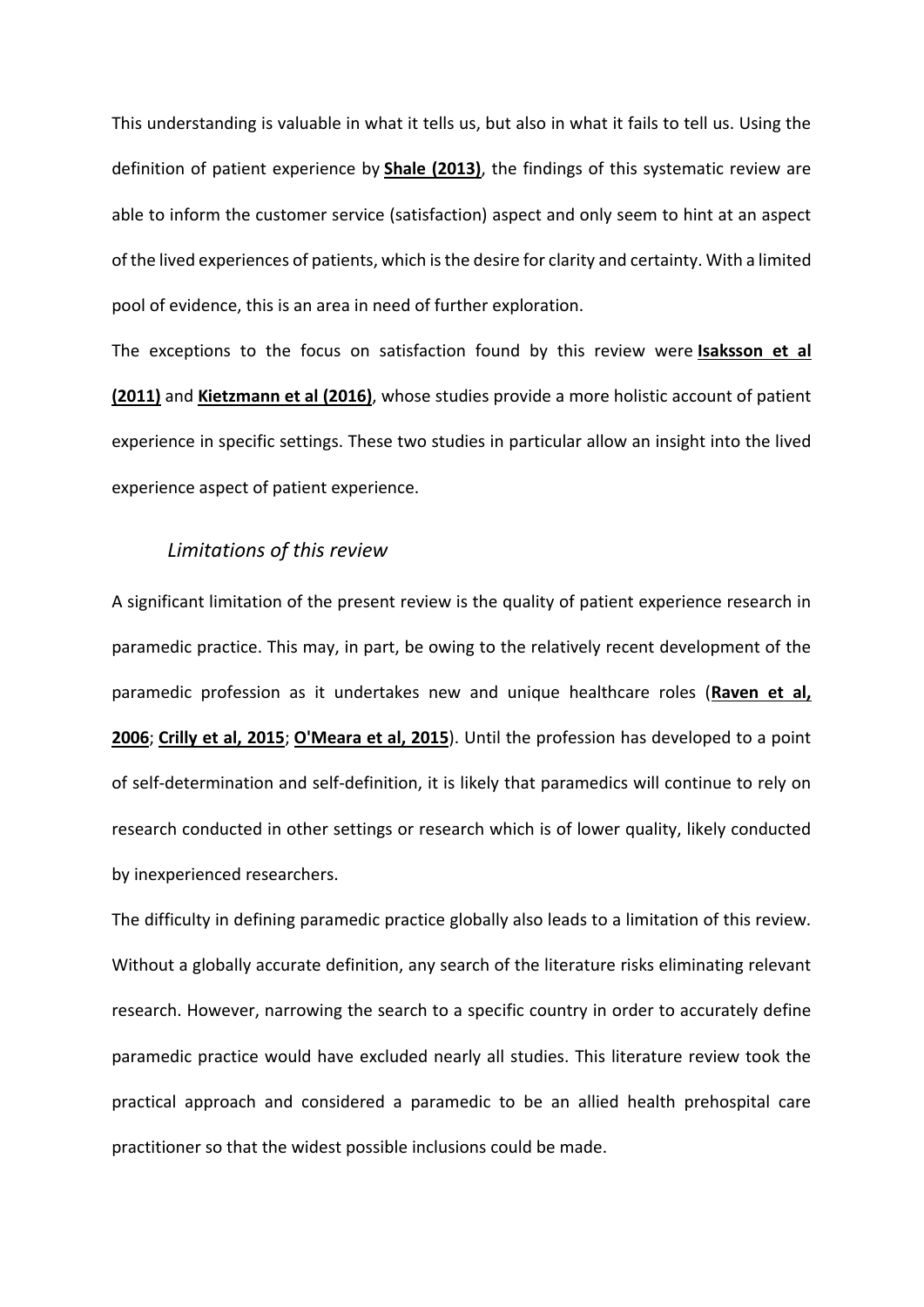This literature review is limited to recent studies, i.e. research that is less than 10 years old on publication. This ensured that the findings presented can be considered in the context of current practice. There is however little evidence, other than convention, to support the 10 year time frame, and there is the possibility that older relevant studies were excluded. Likewise, research conducted within the 10 years may be outdated due to the rapid development of paramedic practice.

#### *Conclusion*

It is evident from the results of this systematic review that the analysis of patient experience of paramedic care is generally limited to an understanding of patient satisfaction. This restricts the profession's knowledge of patient experience to something that has been criticised for being simply a measure of happiness (**[Manary et al, 2013](https://www.magonlinelibrary.com/doi/full/10.12968/ippr.2019.9.1.3#B14)**), seemingly ignoring a majority of what constitutes experience under **[Shales' \(2013\)](https://www.magonlinelibrary.com/doi/full/10.12968/ippr.2019.9.1.3#B23)** definition.

The understanding of satisfaction alone is not sufficient to comprehensively understand the paramedic interaction from the patients' perspective. Concepts of satisfaction and experience are different and understanding that experience when viewed from the patients' perspective assists in the development of practice.

Despite the shortcomings of the literature, there are some important lessons to be drawn from it. Satisfaction, while only a component of experience, is nonetheless an important factor to understand in greater depth. The understanding that high satisfaction (**[Halter et al,](https://www.magonlinelibrary.com/doi/full/10.12968/ippr.2019.9.1.3#B9)  [2007](https://www.magonlinelibrary.com/doi/full/10.12968/ippr.2019.9.1.3#B9)**; **[Knowles et al, 2012](https://www.magonlinelibrary.com/doi/full/10.12968/ippr.2019.9.1.3#B13)**; **[Swain et al, 2012](https://www.magonlinelibrary.com/doi/full/10.12968/ippr.2019.9.1.3#B25)**) appears to rely on assisting the patient to create some sense of order out of chaos (**[Isaksson et al, 2011](https://www.magonlinelibrary.com/doi/full/10.12968/ippr.2019.9.1.3#B10)**; **[Knowles et al, 2012](https://www.magonlinelibrary.com/doi/full/10.12968/ippr.2019.9.1.3#B13)**) and, therefore a sense of certainty (**[Halter et al, 2007](https://www.magonlinelibrary.com/doi/full/10.12968/ippr.2019.9.1.3#B9)**; **[Knowles et al, 2012](https://www.magonlinelibrary.com/doi/full/10.12968/ippr.2019.9.1.3#B13)**), is the key finding of the present review.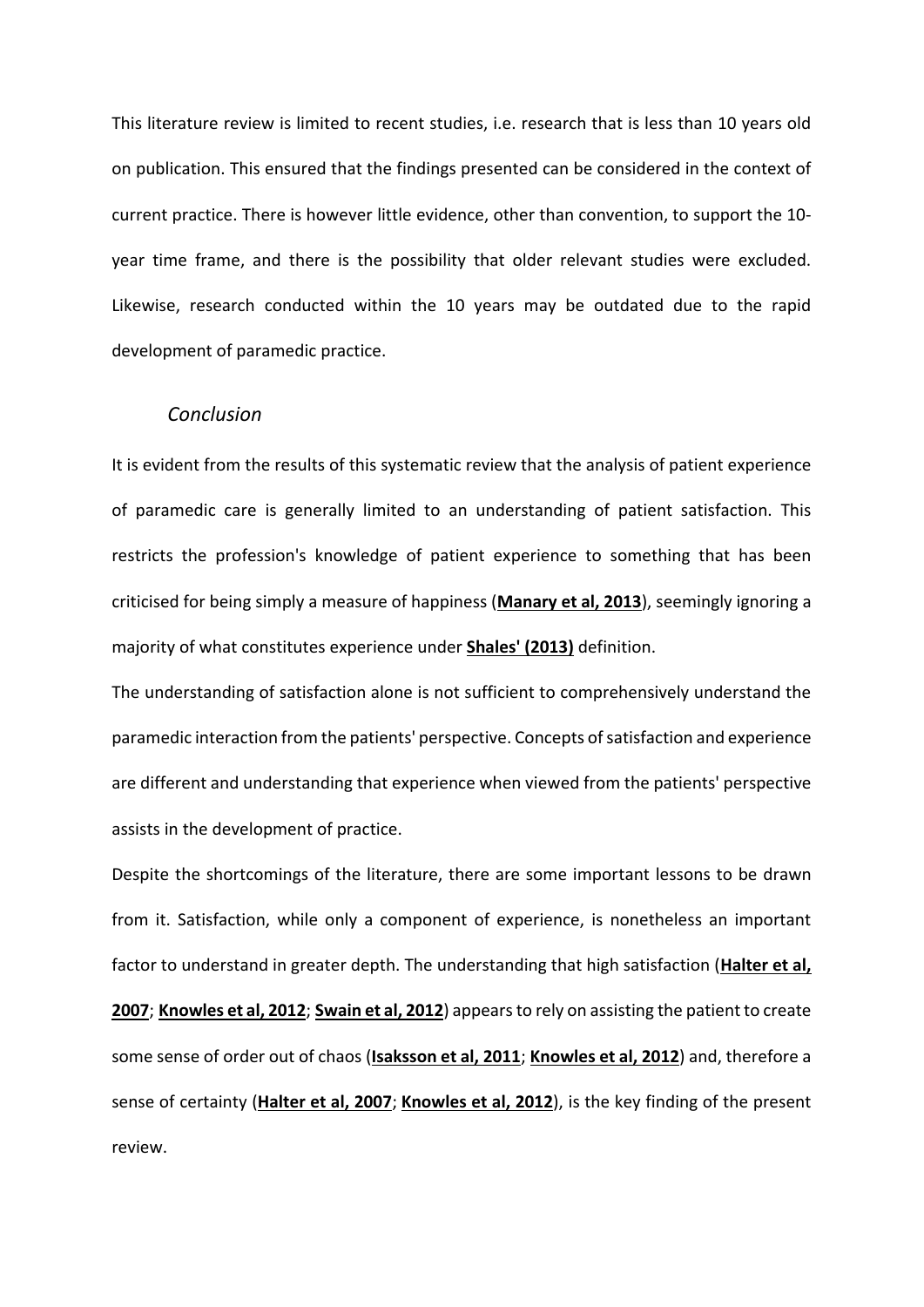Further research into the experience of patients during a paramedic intervention is required.

Gaining an understanding of this phenomenon would allow for an informed debate on the

role of patient experience in quality service provision as well as an improved evidence base

for education.

# *Key Points*

- Little is known about the experience of patients during paramedic intervention and what we do understand stems from evaluations of patient satisfaction
- In this article, the authors contend that satisfaction is a component of experience, and not the totality of experience
- Understanding the issues involved requires a wider view, which is largely absent in the research to date
- The current view of the experience of patients of paramedics does, however, tell us that clarity, certainty and a clear pathway through treatment are valued

# *CPD Reflective Questions*

- What do you use in your own practice to gain an understanding of the experience of your patients?
- How might the lessons learned from patient experience in this article impact upon your practice?
- Why is there so little literature available on this topic?

Conflict of interest: None.

# *References*

- Bigham B, Welsford M. Applying hospital evidence to paramedicine: Issues of indirectness, validity and knowledge translation. Can J Emerg Med. 2015; 17(3):281-285 [Google Scholar](http://scholar.google.com/scholar_lookup?hl=en&volume=17&publication_year=2015&pages=281-285&journal=Can+J+Emerg+Med&issue=3&author=B+Bigham&author=M.+Welsford&title=Applying+hospital+evidence+to+paramedicine%3A+Issues+of+indirectness%2C+validity+and+knowledge+translation)
- Boudreaux ED, O'Hea EL. Patient satisfaction in the emergency department: A review of the literature and implications for practice. J Emerg Med. 2004; 26(1):13-26 [Crossref,](https://www.magonlinelibrary.com/servlet/linkout?suffix=B2&dbid=16&doi=10.12968%2Fippr.2019.9.1.3&key=10.1016%2Fj.jemermed.2003.04.003) Google **[Scholar](http://scholar.google.com/scholar_lookup?hl=en&volume=26&publication_year=2004&pages=13-26&journal=J+Emerg+Med&issue=1&author=ED+Boudreaux&author=EL.+O%27Hea&title=Patient+satisfaction+in+the+emergency+department%3A+A+review+of+the+literature+and+implications+for+practice)**
- Critical Appraisal Skills Programme. CASP Checklists. 2017. [http://www.casp](http://www.casp-uk.net/checklists)[uk.net/checklists](http://www.casp-uk.net/checklists) (accessed 7 March 2019) [Google Scholar](http://scholar.google.com/scholar_lookup?hl=en&publication_year=2017&author=Critical+Appraisal+Skills+Programme&title=CASP+Checklists)
- Crilly J, Keijzers G, Tippett V et al.. Improved outcomes for emergency department patients whose ambulance off-stretcher time is not delayed. Emerg Med Australasia. 2015; 27(3):216– 224 [Crossref,](https://www.magonlinelibrary.com/servlet/linkout?suffix=B4&dbid=16&doi=10.12968%2Fippr.2019.9.1.3&key=10.1111%2F1742-6723.12399) [Google Scholar](http://scholar.google.com/scholar_lookup?hl=en&volume=27&publication_year=2015&pages=216-224&journal=Emerg+Med+Australasia&issue=3&author=J+Crilly&author=G+Keijzers&author=V+Tippett&title=Improved+outcomes+for+emergency+department+patients+whose+ambulance+off-stretcher+time+is+not+delayed)
- Darzi A. High quality care for all. London: Department of Health and Social Care; 2008 Google **[Scholar](http://scholar.google.com/scholar?hl=en&q=Darzi+A.+High+quality+care+for+all.+London%3A+Department+of+Health+and+Social+Care%3B+2008)**
- Doyle C, Lennox L, Bell D. A systematic review of evidence on the links between patient experience and clinical safety and effectiveness. BMJ Open. 2013; 3(1) [Crossref,](https://www.magonlinelibrary.com/servlet/linkout?suffix=B6&dbid=16&doi=10.12968%2Fippr.2019.9.1.3&key=10.1136%2Fbmjopen-2012-001570) [Google Scholar](http://scholar.google.com/scholar_lookup?hl=en&volume=3&publication_year=2013&journal=BMJ+Open&issue=1&author=C+Doyle&author=L+Lennox&author=D.+Bell&title=A+systematic+review+of+evidence+on+the+links+between+patient+experience+and+clinical+safety+and+effectiveness)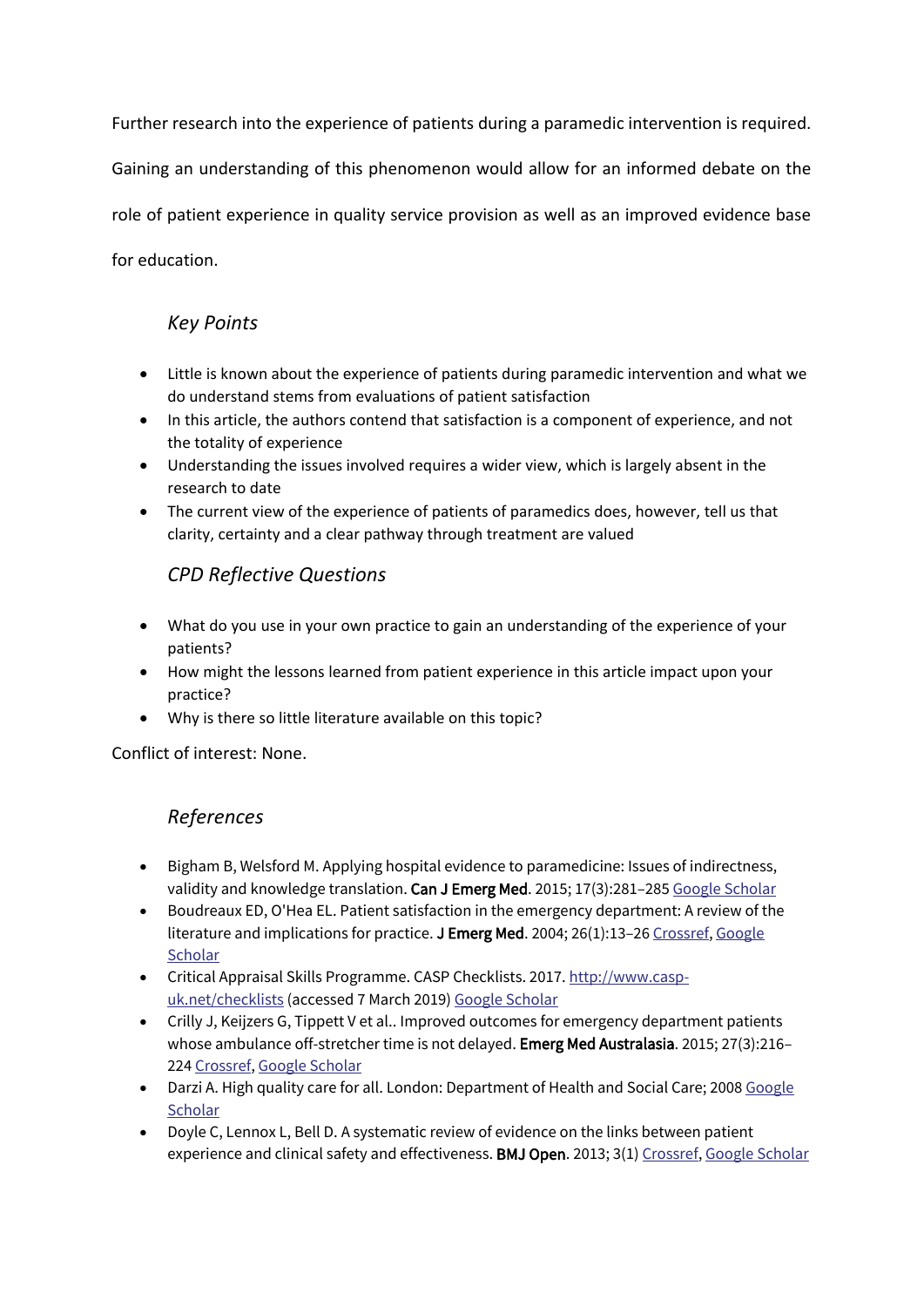- Francis R. Report of the mid staffordshire nhs foundation trust public inquiry: Executive summary. London: The Stationery Office; 2013 [Google Scholar](http://scholar.google.com/scholar?hl=en&q=Francis+R.+Report+of+the+mid+staffordshire+nhs+foundation+trust+public+inquiry%3A+Executive+summary.+London%3A+The+Stationery+Office%3B+2013)
- Grant MJ, Booth A. A typology of reviews: An analysis of 14 review types and associated methodologies. Health Inform Librar J. 2009; 26(2):91-108 [Crossref,](https://www.magonlinelibrary.com/servlet/linkout?suffix=B8&dbid=16&doi=10.12968%2Fippr.2019.9.1.3&key=10.1111%2Fj.1471-1842.2009.00848.x) [Google Scholar](http://scholar.google.com/scholar_lookup?hl=en&volume=26&publication_year=2009&pages=91-108&journal=Health+Inform+Librar+J&issue=2&author=MJ+Grant&author=A.+Booth&title=A+typology+of+reviews%3A+An+analysis+of+14+review+types+and+associated+methodologies)
- Halter M, Marlow T, Mohammed D, Ellison GT. A patient survey of out-of-hours care provided by emergency care practitioners. BMC Emerg Med. 2007; 7(1):1 [Crossref,](https://www.magonlinelibrary.com/servlet/linkout?suffix=B9&dbid=16&doi=10.12968%2Fippr.2019.9.1.3&key=10.1186%2F1471-227X-7-4) [Google Scholar](http://scholar.google.com/scholar_lookup?hl=en&volume=7&publication_year=2007&pages=1&journal=BMC+Emerg+Med&issue=1&author=M+Halter&author=T+Marlow&author=D+Mohammed&author=GT.+Ellison&title=A+patient+survey+of+out-of-hours+care+provided+by+emergency+care+practitioners)
- Isaksson RM, Brulin C, Eliasson M, Näslund U, Zingmark K. Prehospital experiences of older men with a first myocardial infarction: A qualitative analysis within the northern sweden monica study. Scandinav J Caring Sci. 2011; 25(4):787–797 [Crossref,](https://www.magonlinelibrary.com/servlet/linkout?suffix=B10&dbid=16&doi=10.12968%2Fippr.2019.9.1.3&key=10.1111%2Fj.1471-6712.2011.00896.x) [Google Scholar](http://scholar.google.com/scholar_lookup?hl=en&volume=25&publication_year=2011&pages=787-797&journal=Scandinav+J+Caring+Sci&issue=4&author=RM+Isaksson&author=C+Brulin&author=M+Eliasson&author=U+N%C3%A4slund&author=K.+Zingmark&title=Prehospital+experiences+of+older+men+with+a+first+myocardial+infarction%3A+A+qualitative+analysis+within+the+northern+sweden+monica+study)
- Johnson CG, Levenkron JC, Suchman AL, Manchester R. Does physician uncertainty affect patient satisfaction? J Gen Intern Med. 1988; 3(2):144-149 [Crossref,](https://www.magonlinelibrary.com/servlet/linkout?suffix=B11&dbid=16&doi=10.12968%2Fippr.2019.9.1.3&key=10.1007%2FBF02596120) [Google Scholar](http://scholar.google.com/scholar_lookup?hl=en&volume=3&publication_year=1988&pages=144-149&journal=J+Gen+Intern+Med&issue=2&author=CG+Johnson&author=JC+Levenkron&author=AL+Suchman&author=R.+Manchester&title=Does+physician+uncertainty+affect+patient+satisfaction%3F)
- Kietzmann D, Wiehn S, Kehl D, Knuth D, Schmidt S. Migration background and overall satisfaction with pre-hospital emergency care. Appl Nurs Res. 2016; 29(1):96– 100 [Crossref,](https://www.magonlinelibrary.com/servlet/linkout?suffix=B12&dbid=16&doi=10.12968%2Fippr.2019.9.1.3&key=10.1016%2Fj.apnr.2015.05.009) [Google Scholar](http://scholar.google.com/scholar_lookup?hl=en&volume=29&publication_year=2016&pages=96-100&journal=Appl+Nurs+Res&issue=1&author=D+Kietzmann&author=S+Wiehn&author=D+Kehl&author=D+Knuth&author=S.+Schmidt&title=Migration+background+and+overall+satisfaction+with+pre-hospital+emergency+care)
- Knowles E, O'Cathain A, Nicholl J. Patients' experiences and views of an emergency and urgent care system. Health Expect. 2012; 15(1):78–86 [Crossref,](https://www.magonlinelibrary.com/servlet/linkout?suffix=B13&dbid=16&doi=10.12968%2Fippr.2019.9.1.3&key=10.1111%2Fj.1369-7625.2010.00659.x) [Google Scholar](http://scholar.google.com/scholar_lookup?hl=en&volume=15&publication_year=2012&pages=78-86&journal=Health+Expect&issue=1&author=E+Knowles&author=A+O%27Cathain&author=J.+Nicholl&title=Patients%27+experiences+and+views+of+an+emergency+and+urgent+care+system)
- Manary MP, Boulding W, Staelin R, Glickman SW. The patient experience and health outcomes. New Engl J Med. 2013; 368(3):201–203 [Crossref,](https://www.magonlinelibrary.com/servlet/linkout?suffix=B14&dbid=16&doi=10.12968%2Fippr.2019.9.1.3&key=10.1056%2FNEJMp1211775) [Google Scholar](http://scholar.google.com/scholar_lookup?hl=en&volume=368&publication_year=2013&pages=201-203&journal=New+Engl+J+Med&issue=3&author=MP+Manary&author=W+Boulding&author=R+Staelin&author=SW.+Glickman&title=The+patient+experience+and+health+outcomes)
- Moher D, Liberati A, Tetzlaff J, Altman DG, The PG. Preferred reporting items for systematic reviews and meta-analyses: The prisma statement. PLOS Med. 2009; 6(7):e1000097 [Crossref,](https://www.magonlinelibrary.com/servlet/linkout?suffix=B15&dbid=16&doi=10.12968%2Fippr.2019.9.1.3&key=10.1371%2Fjournal.pmed.1000097) [Google Scholar](http://scholar.google.com/scholar_lookup?hl=en&volume=6&publication_year=2009&pages=e1000097&journal=PLOS+Med&issue=7&author=D+Moher&author=A+Liberati&author=J+Tetzlaff&author=DG+Altman&author=PG.+The&title=Preferred+reporting+items+for+systematic+reviews+and+meta-analyses%3A+The+prisma+statement)
- Needham BR. The truth about patient experience: What we can learn from other industries, and how three ps can improve health outcomes, strengthen brands, and delight customers. J Healthcare Manag. 2012; 57(4):255-263 [Crossref,](https://www.magonlinelibrary.com/servlet/linkout?suffix=B16&dbid=16&doi=10.12968%2Fippr.2019.9.1.3&key=10.1097%2F00115514-201207000-00006) [Google Scholar](http://scholar.google.com/scholar_lookup?hl=en&volume=57&publication_year=2012&pages=255-263&journal=J+Healthcare+Manag&issue=4&author=BR.+Needham&title=The+truth+about+patient+experience%3A+What+we+can+learn+from+other+industries%2C+and+how+three+ps+can+improve+health+outcomes%2C+strengthen+brands%2C+and+delight+customers)
- O'Meara P, Stirling C, Ruest M, Martin A. Community paramedicine model of care: An observational, ethnographic case study. BMC Health Serv Res. 2015; 16(1):39 [Google Scholar](http://scholar.google.com/scholar_lookup?hl=en&volume=16&publication_year=2015&journal=BMC+Health+Serv+Res&issue=1&author=P+O%27Meara&author=C+Stirling&author=M+Ruest&author=A.+Martin&title=Community+paramedicine+model+of+care%3A+An+observational%2C+ethnographic+case+study)
- Ogden J, Fuks K, Gardner M et al.. Doctors expressions of uncertainty and patient confidence. Patient Educ Counsel. 2002; 48(2):171-176 [Crossref,](https://www.magonlinelibrary.com/servlet/linkout?suffix=B18&dbid=16&doi=10.12968%2Fippr.2019.9.1.3&key=10.1016%2FS0738-3991%2802%2900020-4) [Google Scholar](http://scholar.google.com/scholar_lookup?hl=en&volume=48&publication_year=2002&pages=171-176&journal=Patient+Educ+Counsel&issue=2&author=J+Ogden&author=K+Fuks&author=M+Gardner&title=Doctors+expressions+of+uncertainty+and+patient+confidence)
- Parascandola M, Hawkins JS, Danis M. Patient autonomy and the challenge of clinical uncertainty. Kennedy Institut Ethics J. 2002; 12(3):245–264 [Crossref,](https://www.magonlinelibrary.com/servlet/linkout?suffix=B19&dbid=16&doi=10.12968%2Fippr.2019.9.1.3&key=10.1353%2Fken.2002.0018) [Google Scholar](http://scholar.google.com/scholar_lookup?hl=en&volume=12&publication_year=2002&pages=245-264&journal=Kennedy+Institut+Ethics+J&issue=3&author=M+Parascandola&author=JS+Hawkins&author=M.+Danis&title=Patient+autonomy+and+the+challenge+of+clinical+uncertainty)
- Rantala A, Ekwall A, Forsberg A. The meaning of being triaged to non-emergency ambulance care as experienced by patients. Int Emerg Nurs. 2016; 25:65–70 [Google Scholar](http://scholar.google.com/scholar_lookup?hl=en&publication_year=2016&pages=25+65-70&journal=Int+Emerg+Nurs&author=A+Rantala&author=A+Ekwall&author=A.+Forsberg&title=The+meaning+of+being+triaged+to+non-emergency+ambulance+care+as+experienced+by+patients)
- Raven S, Tippett V, Ferguson J, Smith S. An exploration of expanded paramedic healthcare roles for queensland. Brisbane: State of Queensland (Department of Emergency Services), Queensland Ambulance Service; 2006 [Google Scholar](http://scholar.google.com/scholar?hl=en&q=Raven+S%2C+Tippett+V%2C+Ferguson+J%2C+Smith+S.+An+exploration+of+expanded+paramedic+healthcare+roles+for+queensland.+Brisbane%3A+State+of+Queensland+%28Department+of+Emergency+Services%29%2C+Queensland+Ambulance+Service%3B+2006)
- Russell S. Patients' experience: Top heavy with research. Medicare Local (Australia) & Research Matters; 2013 [Google Scholar](http://scholar.google.com/scholar_lookup?hl=en&publication_year=2013&journal=Medicare+Local+%28Australia%29+%26+Research+Matters&author=S.+Russell&title=Patients%27+experience%3A+Top+heavy+with+research)
- Shale S. Patient experience as an indicator of clinical quality in emergency care. Clin Gov: Int J. 2013; 18(4):285–292 [Crossref,](https://www.magonlinelibrary.com/servlet/linkout?suffix=B23&dbid=16&doi=10.12968%2Fippr.2019.9.1.3&key=10.1108%2FCGIJ-03-2012-0008) [Google Scholar](http://scholar.google.com/scholar_lookup?hl=en&volume=18&publication_year=2013&pages=285-292&journal=Clin+Gov%3A+Int+J&issue=4&author=S.+Shale&title=Patient+experience+as+an+indicator+of+clinical+quality+in+emergency+care)
- Shaw D, Dyas JV, Middlemass J, Spaight A, Briggs M, Christopher S, Siriwardena AN. Are they really refusing to travel? A qualitative study of prehospital records. BMC Emerg Med. 2006; 6(1):1 [Crossref,](https://www.magonlinelibrary.com/servlet/linkout?suffix=B24&dbid=16&doi=10.12968%2Fippr.2019.9.1.3&key=10.1186%2F1471-227X-6-8) [Google Scholar](http://scholar.google.com/scholar_lookup?hl=en&volume=6&publication_year=2006&pages=1&journal=BMC+Emerg+Med&issue=1&author=D+Shaw&author=JV+Dyas&author=J+Middlemass&author=A+Spaight&author=M+Briggs&author=S+Christopher&author=AN.+Siriwardena&title=Are+they+really+refusing+to+travel%3F+A+qualitative+study+of+prehospital+records)
- Swain AH, Al-Salami M, Hoyle SR, Larsen PD. Patient satisfaction and outcome using emergency care practitioners in New Zealand. Emerg Med Australas. 2012; 24(2):175– 180 [Crossref,](https://www.magonlinelibrary.com/servlet/linkout?suffix=B25&dbid=16&doi=10.12968%2Fippr.2019.9.1.3&key=10.1111%2Fj.1742-6723.2011.01525.x) [Google Scholar](http://scholar.google.com/scholar_lookup?hl=en&volume=24&publication_year=2012&pages=175-180&journal=Emerg+Med+Australas&issue=2&author=AH+Swain&author=M+Al-Salami&author=SR+Hoyle&author=PD.+Larsen&title=Patient+satisfaction+and+outcome+using+emergency+care+practitioners+in+New+Zealand)
- The Beryl Institute. Defining patient experience. 2019. <https://tinyurl.com/y3ckgcoq> (accessed 7 March 2019) [Google Scholar](http://scholar.google.com/scholar_lookup?hl=en&publication_year=2019&author=The+Beryl+Institute&title=Defining+patient+experience)
- Tippett V, Coory M, Burkle F et al.. The Australian prehospital pandemic risk perception study and an examination of new public health roles in pandemic response for ambulance services.